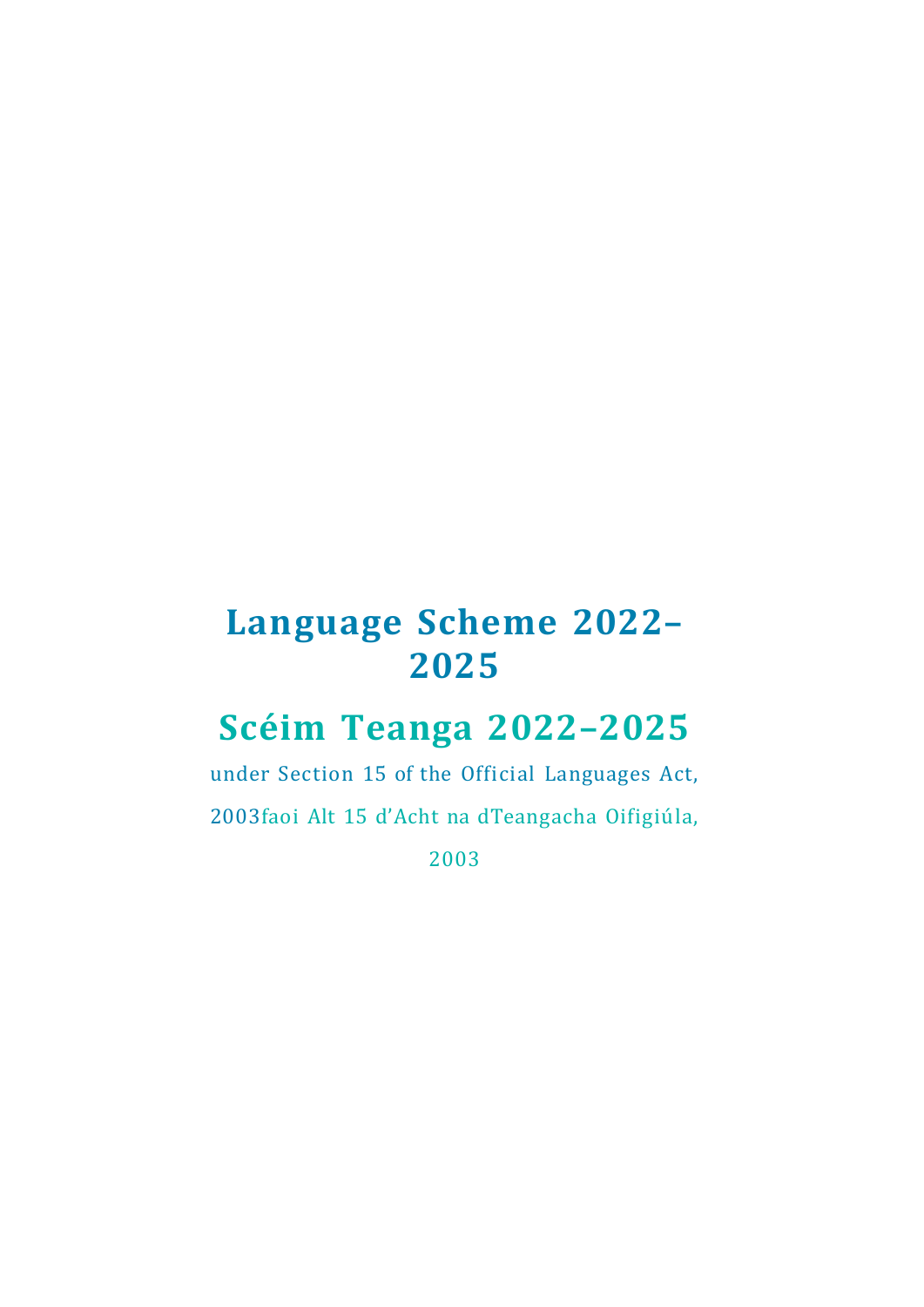Published by Environmental Protection Agency, Ireland

#### **Disclaimer**

Although every effort has been made to ensure the accuracy of the material contained in this publication, complete accuracy cannot be guaranteed. Neither the Environmental Protection Agency nor the author(s) accepts any responsibility whatsoever for loss or damage occasioned, or claimed to have been occasioned, in part or in full as a consequence of any person acting or refraining from acting, as a result of a matter contained in this publication. All or part of this publication may be reproduced withoutfurther permission, provided the source is acknowledged.

© Environmental Protection Agency 2021

Arna foilsiú ag an nGníomhaireacht um Chaomhnú Comhshaoil

#### **Séanadh**

Cé go bhfuil gach iarracht déanta chun cruinneas an ábhair san fhoilseachán seo a chinntiú, ní féidir lánchruinneas a dheimhniú. Ní ghlacann an Ghníomhaireacht um Chosaint Comhshaoil ná an t-údar/na húdair le freagracht ar bith as caillteanas ná as damáiste a tharla nó a mhaítear a tharla, go páirteach nó ina iomláine, de thoradh ar dhuine ar bith a bheith ag gníomhú nó gan a bheith ag gníomhú mar gheall ar aon ábhar atá san fhoilseachán seo. Is féidir an foilseachán ina iomlán nó páirt den fhoilseachán a bheith athchruthaithe gan cead breise, ar an gcoinníoll go bhfuil aitheantas tugtha don fhoinse.

© An Ghníomhaireacht um Chaomhnú Comhshaoil 2021

ISBN 978-1-80009-014-9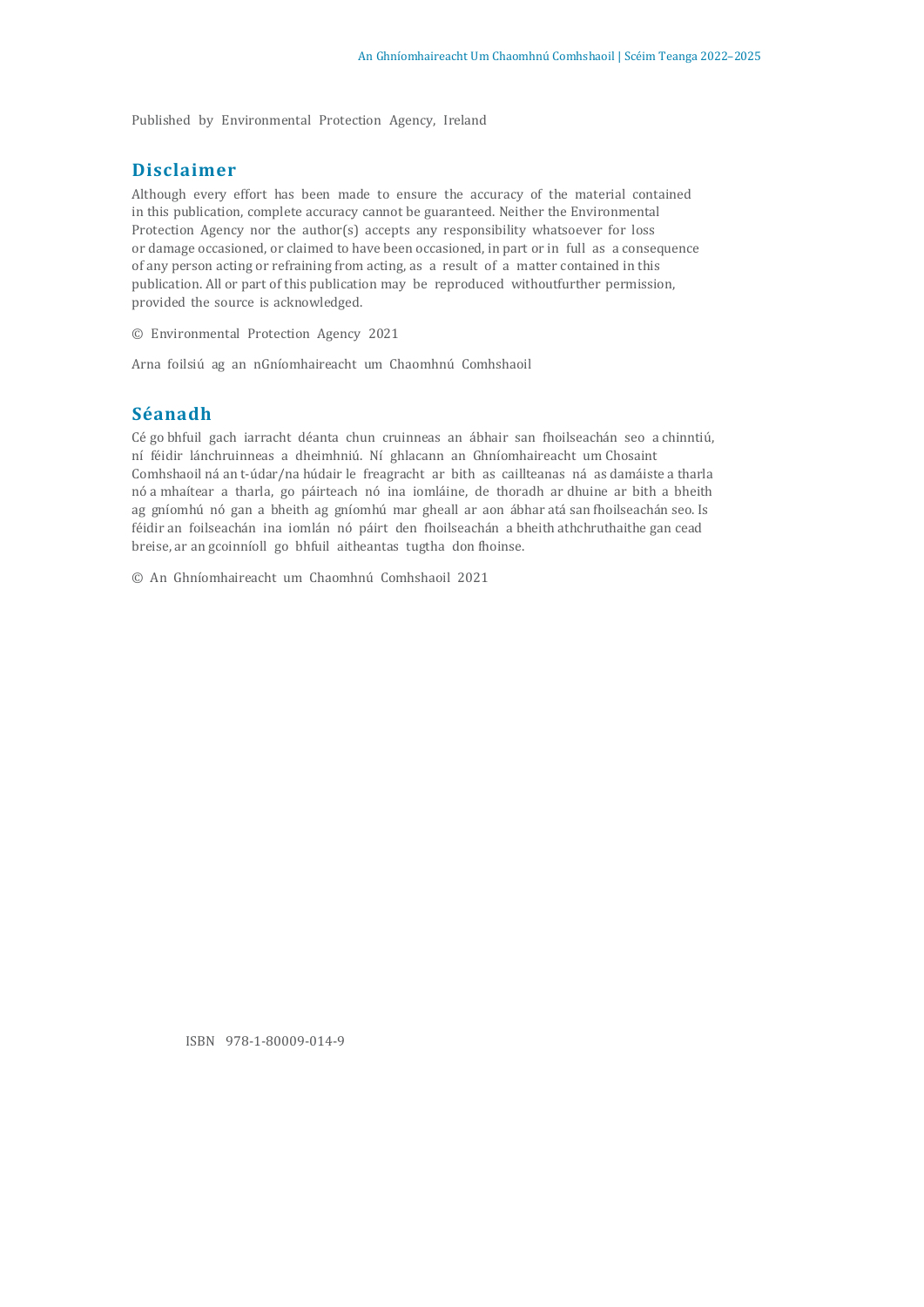# **Contents Clár na nÁbhar**

| <b>EXECUTIVE SUMMARY</b> |                                                                         | 2              |
|--------------------------|-------------------------------------------------------------------------|----------------|
| ACHOIMRE FEIDHMIÚCHÁIN   |                                                                         | 3              |
| 1.                       | <b>INTRODUCTION</b>                                                     | $\overline{4}$ |
| 1.                       | RÉAMHRÁ                                                                 | 5              |
| 2.                       | <b>ROLE OF THE EPA</b>                                                  | 6              |
| 2.                       | RÓL GCC                                                                 | 7              |
| 3.                       | DEVELOPMENT OF EPA'S SECOND LANGUAGE SCHEME                             | 10             |
| 3.                       | FORBAIRT NA DARA SCÉIME TEANGA DE CHUID GCC                             | 11             |
| 4.                       | PUBLICATIONS/MATERIAL PROVIDED BILINGUALLY<br><b>ANDIN ENGLISH ONLY</b> | 12             |
| 4.                       | FOILSEACHÁIN/ÁBHAR AR FÁIL GO DÁTHEANGACH AGUS<br>SA BHÉARLA AMHÁIN     | 13             |
| 5.                       | ENHANCING THE PROVISION OF IRISH LANGUAGE SERVICES                      | 14             |
| 5.                       | SOLÁTHAR SHEIRBHÍSÍ GAEILGE A CHUR CHUN CINN                            | 15             |
| 6.                       | <b>IMPROVING LANGUAGE CAPABILITY</b>                                    | 16             |
| 6.                       | <b>CUMAS TEANGA A FHEABHSÚ</b>                                          | 17             |
| 7.                       | MONITORING AND REVIEW                                                   | 18             |
| 7.                       | MONATÓIREACHT AGUS ATHBHREITHNIÚ                                        | 19             |
| 8.                       | PUBLICISING OF AGREED SCHEME                                            | 18             |
| 8.                       | SCÉIM AONTAITHE A PHOIBLIÚ                                              | 19             |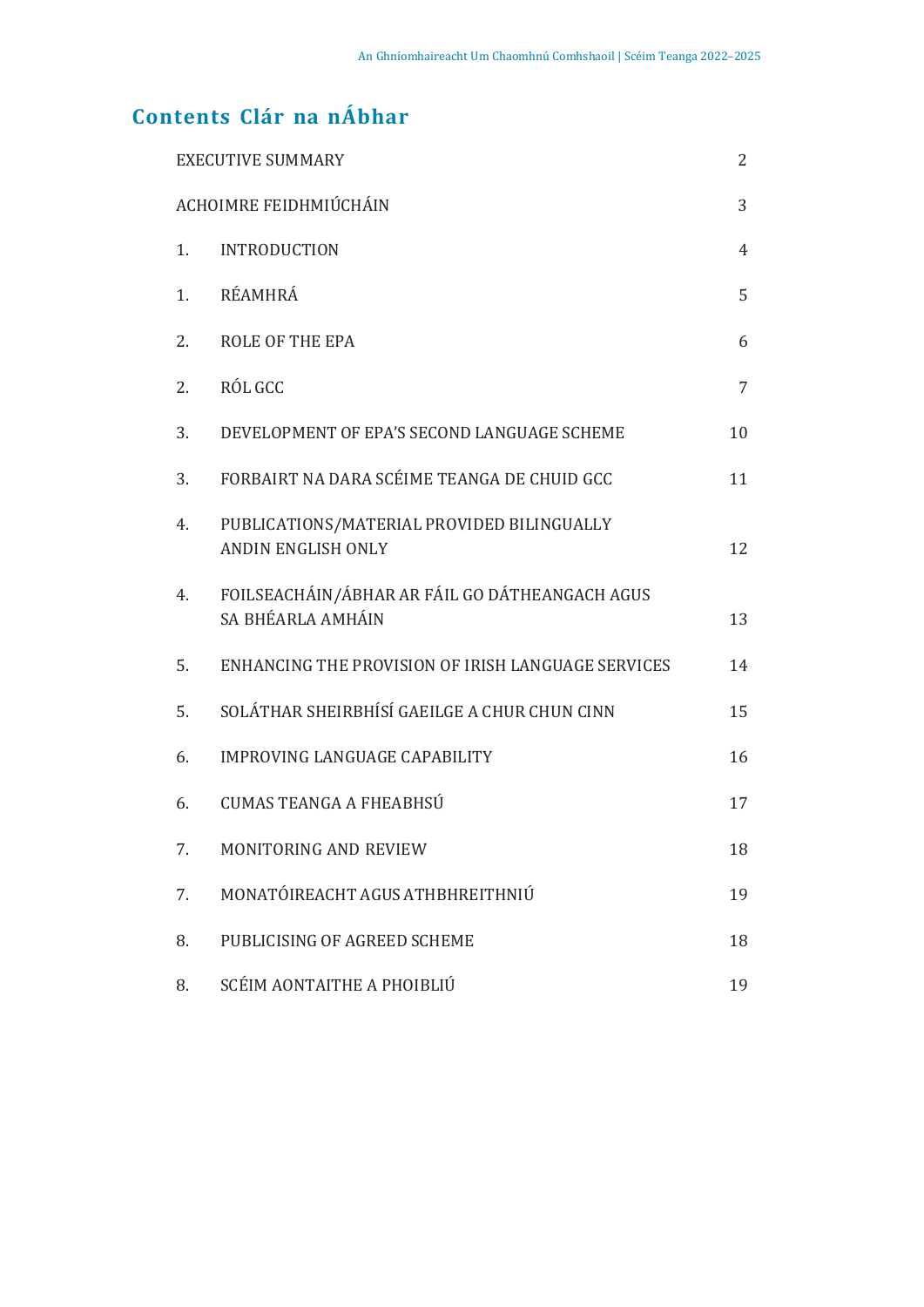### **EXECUTIVE SUMMARY**

This is the Environmental Protection Agency's (EPA) Second Irish Language Scheme and sets out a range of areas in which we are committed to improving Irish language services to staff and customers over the next three years. The Irish language is a vital and living part of Irish culture – increasing the use and knowledge of Irish as a community language and ensuring that as many citizens as possible are bilingual in Irish and English is an objective of Government policy. We recognise the role the EPA has in helping realise this objective, in particular by ensuring that in public services the use of Irish or English will be, as far as practical, a choice for the citizen to make.

We acknowledge that the successful delivery of existing and enhanced services in Irish is largely dependent on the Irish language skills and competence of our staff. We recognise that, in common with many other public sector organisations, the current complement of staff in the EPA with proficiency in the Irish language is relatively modest and that this presents a challenge to developing and improving our services through Irish. In this Second Scheme, therefore, the EPA is very much focused on encouraging and supporting the development of Irish language skills among our staff with a view to fostering the use of Irish in the workplace and ultimately increasing the core group of staff with proficient Irish language capability to facilitate the delivery of Irish language services as required.

In developing this Second Scheme, we are reaffirming and building upon the commitments given in the EPA's First Scheme. Specifically, we are committing to encouraging and supporting the development of Irish language skills among our staff, increasing our bilingual publications material and enhancing the provision of Irish language services via our various communication channels, including our social media channels and website content.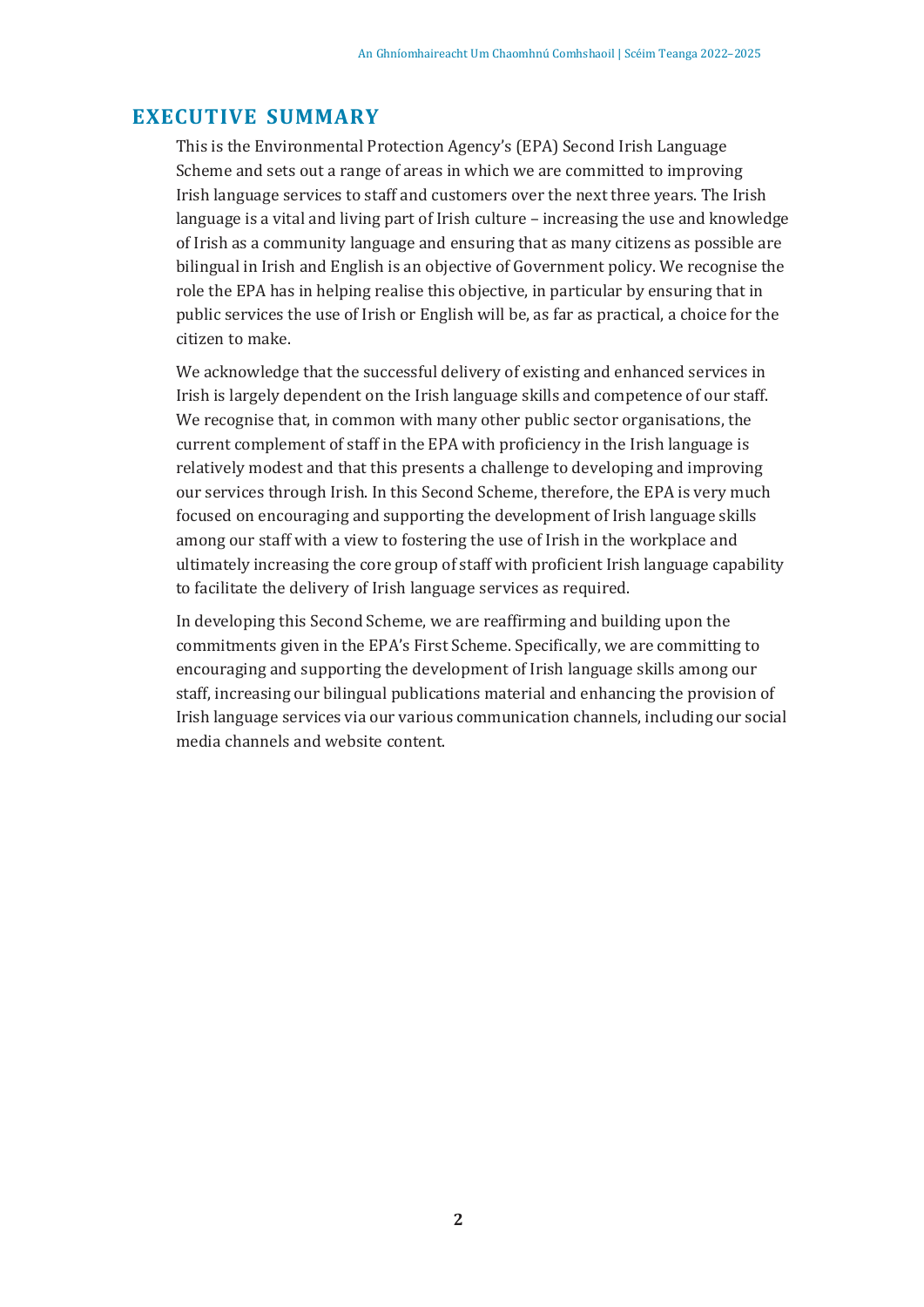# **ACHOIMRE FEIDHMIÚCHÁIN**

Seo í an Dara Scéim Teanga de chuid na Gníomhaireachta um Chaomhnú Comhshaoil (GCC) agus leagtar amach inti raon réimsí ina bhfuilimid tiomanta do sheirbhísí Gaeilge a chur chun cinn don fhoireann agus do na custaiméirí thar na trí bliana atá romhainn. Is cuid thábhachtach agus bheo í an Ghaeilge i gcultúr na hÉireann; tá sé mar chuspóir i mbeartas an Rialtais úsáid na Gaeilge agus an t-eolas fúithi mar theanga phobail a mhéadú agus a chinntiú go bhfuil an Ghaeilge agus an Béarla ag an méid is mó saoránach. Tuigimid an ról atá ag GCC maidir leis an gcuspóir sin a bhaint amach, go háirithe trí rogha a thabhairt don saoránach Gaeilge nó Béarla a úsáid sna seirbhísí poiblí, chomh fada agus is praiticiúil é.

Glacaimid leis an bhfíric go bhfuil an soláthar rathúil ar sheirbhísí reatha agus feabhsaithe trí mheán na Gaeilge ag brath go mór ar scileanna agus cumas Gaeilge na foirne againne. Tuigimid, mar a chéile le cuid mhaith eagraíochtaí san earnáil phoiblí, go bhfuil an fhoireann reatha GCC a bhfuil cumas sa Ghaeilge aici measartha go leor agus is dúshlán é seo i bhforbairt agus i bhfeabhsú ár seirbhísí trí mheán na Gaeilge. Sa Dara Scéim seo, mar sin, tá GCC ag díriú go mór ar spreagadh agus tacaíocht d'fhorbairt scileanna Gaeilge a chur chun cinn i measc ár bhfoirne chun úsáid na Gaeilge a chothú san ionad oibre agus grúpa foirne a bhfuil cumas sa Ghaeilge aige a mhéadú agus soláthar sheirbhísí Gaeilge a éascú i ndeireadh na dála, de réir mar is gá.

Trí fhorbairt na Dara Scéime seo, tá athdhearbhaíocht agus forbairt á déanamh againn ar na gealltanais a bhí mar chuid de Chéad Scéim GCC. Go háirithe, táimid tiomanta do spreagadh agus tacaíocht a thabhairt d'fhorbairt scileanna Gaeilge i measc ár bhfoirne, méadú a dhéanamh ar ár n-ábhar foilseacháin dátheangach agus feabhas a chur ar ár seirbhísí Gaeilge a chuirtear ar fáil trí chainéil áirithe chumarsáide, lena n-áirítear ár gcainéil ar na meáin shóisialta agus ár n-ábhar suímh ghréasáin.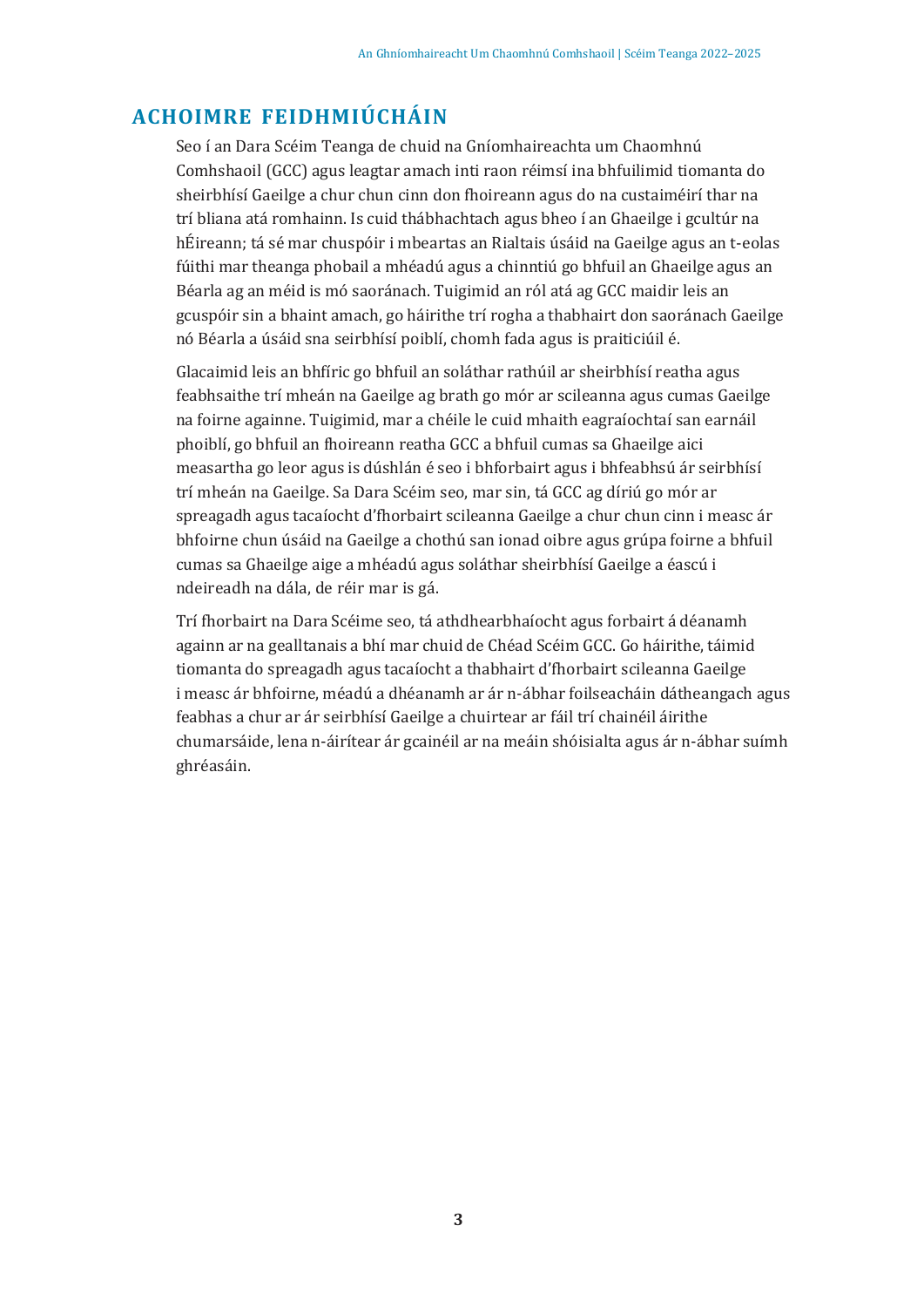### **1. INTRODUCTION**

- **1.1** The Official Languages Act 2003 provides for the preparation by public bodies of a language scheme detailing the services that they will provide:
	- ...il  $\overline{m}$  through the medium of Irish,
	- ... $\frac{1}{2}$  and  $\frac{1}{2}$  if  $\frac{1}{2}$  through the medium of English, and
	- ...il  $\overline{m}$  through the medium of Irish and English.

The scheme must set out how the public body intends to improve the level of service provision through Irish.

- **1.2** This is the Environmental Protection Agency's (EPA's) Second Irish Language Scheme. In addition to continuing with the provisions of the First Scheme and implementing the mandatory requirements of the 2003 Act and the 2004 Minister's Guidelines, the EPA commits to enhancing services and language competency among staff via the new commitments presented in this Second Scheme.
- **1.3** This Scheme has been confirmed by the Minister for Tourism, Culture, Arts, Gaeltacht, Sport and Media and commences on **02.02.2022.** In accordance with section 14(3) of the Act, language schemes remain in force for a period of three years or until such time as a new scheme is confirmed by the Ministerfor Tourism, Culture, Arts, Gaeltacht, Sport and Media, whichever is the later.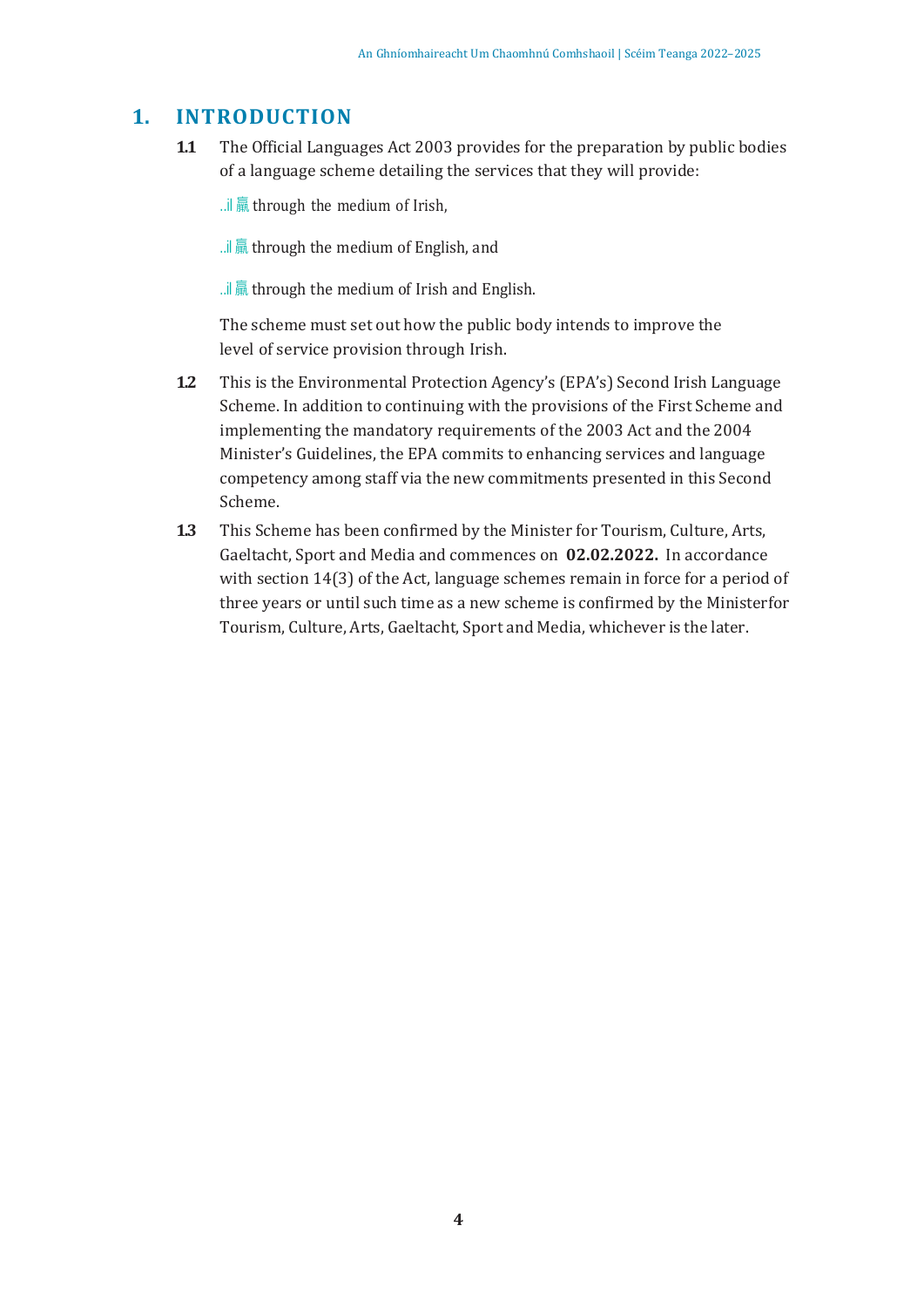# **1. RÉAMHRÁ**

**1.1** Déantar foráil in Acht na dTeangacha Oifigiúla 2003 d'ullmhú scéime teanga ag comhlachtaí poiblí, ina sonraítear na seirbhísí a gcuirfear ar fáil:

..il 羸 trí mheán na Gaeilge,

..il 羸 trí mheán an Bhéarla, agus

..il 羸 trí mheán na Gaeilge agus an Bhéarla.

Ba cheart go leagfar amach sa scéim an bealach atá an comhlacht poiblí ag iarraidh feabhas a chur ar leibhéal sholáthar seirbhísí trí mheán na Gaeilge.

- **1.2** Seo í an Dara Scéim Teanga de chuid na Gníomhaireachta um Chaomhnú Comhshaoil (GCC). Chomh maith le forálacha na Chéad Scéime a leanúint agus riachtanais éigeantacha na hAchta 2003 agus treoirlínte an Aire 2004 a chur i bhfeidhm, tá GCC tiomanta do sheirbhísí agus cumas teanga a chur chun cinn i measc na foirne trí ghealltanais nua a léirítear iad sa Dara Scéim.
- **1.3** Tá an Scéim seo dearbhaithe ag an Aire Turasóireachta, Cultúir, Ealaíon, Gaeltachta, Spóirt agus Meán agus cuirfear tús leis an Scéim ar **02.02.2022**. I gcomhréir le halt 14(3) den Acht, fanfaidh scéimeanna teanga i bhfeidhm ar feadh trí bliana nó go dtí cibé am a bheidh scéim nua dearbhaithe ag an Aire Turasóireachta, Cultúir, Ealaíon, Gaeltachta, Spóirt agus Meán, cibé acu is déanaí.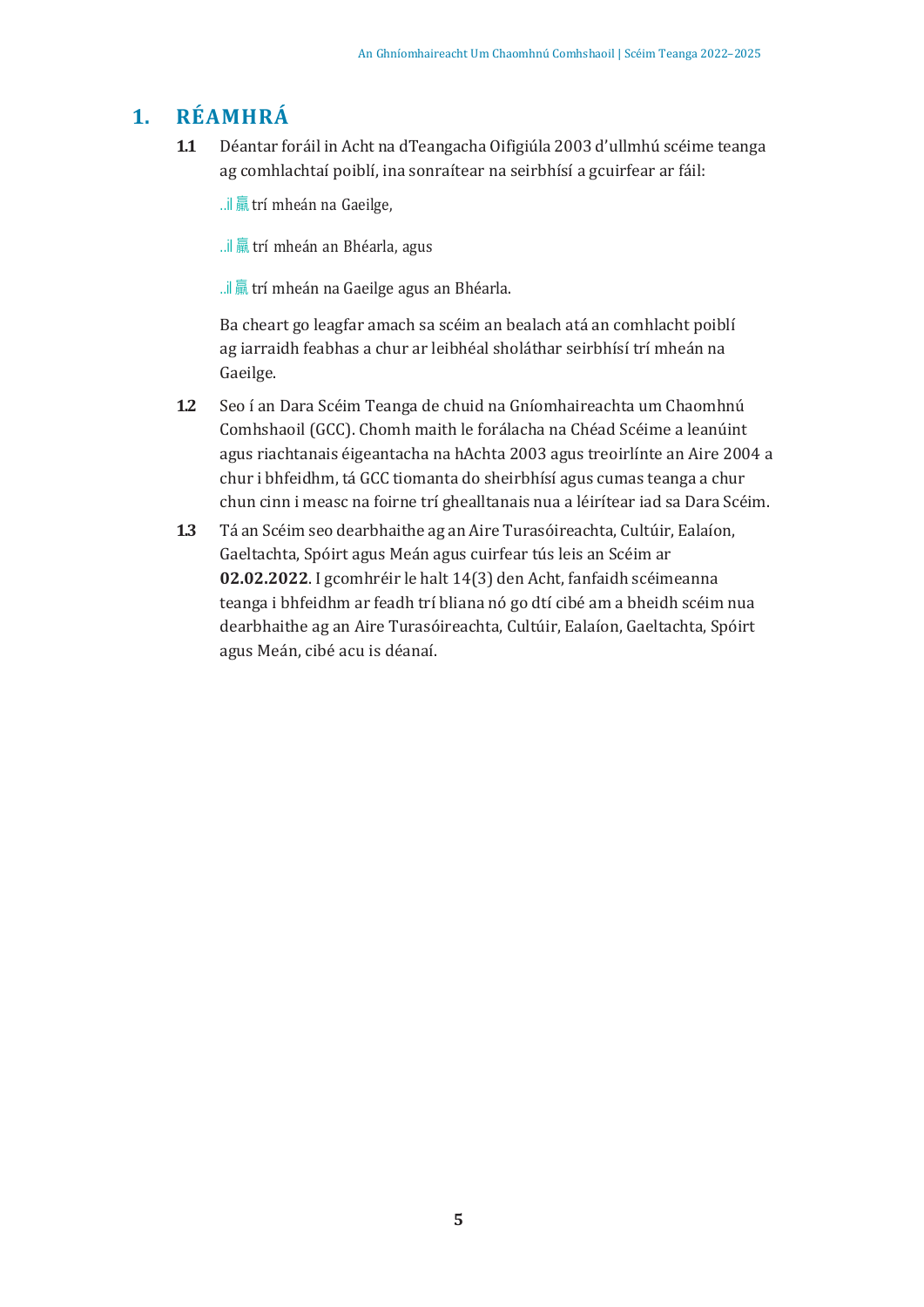### **2. ROLE OF THE EPA**

- **2.1** The EPA is responsible for protecting and improving the environment as avaluable asset for the people of Ireland. We are committed to protecting people and the environment from the harmful effects of radiation and pollution. The work of the EPA can be divided into three main areas:
	- ..il 羸 **Regulation**: Implementing regulation and environmental compliance

systems to deliver good environmental outcomes and target those who don't comply.

..il 羸 **Knowledge:** Providing high-quality, targeted and timely environmental

data, information and assessment to inform decision making.

..il 羸 **Advocacy:** Working with others to advocate for a clean, productive and

well-protected environment and for sustainable environmental practices.

Our responsibilities include:

- ► Licensing
- ► National Environmental Enforcement
- ► Waste Management and Chemicals in the Environment
- ► Water Management
- ► Climate Science and Climate Change
- ► Environmental Monitoring and Assessment
- ► Environmental Research and Development
- ► Radiological Protection
- ► Guidance, Awareness Raising and Accessible Information
- ► Partnership and Networking

Detailed information is provided on the EPA website at www.epa.ie.

- **2.2** The management structure of the EPA consists of a Director General and five Directors. The work is carried out across five Offices:
	- $\cdot$ ..il  $\overline{m}$  Office of Environmental Sustainability
	- ..il 羸 Office of Environmental Enforcement
	- ..il 羸 Office of Evidence and Assessment
	- ..il 羸 Office of Radiation Protection and Environmental Monitoring
	- ..il 羸 Office of Communications and Corporate Services
	- ...il  $\overline{m}$  The EPA is assisted by advisory committees who meet regularly to discussissues of concern and provide advice to the Board.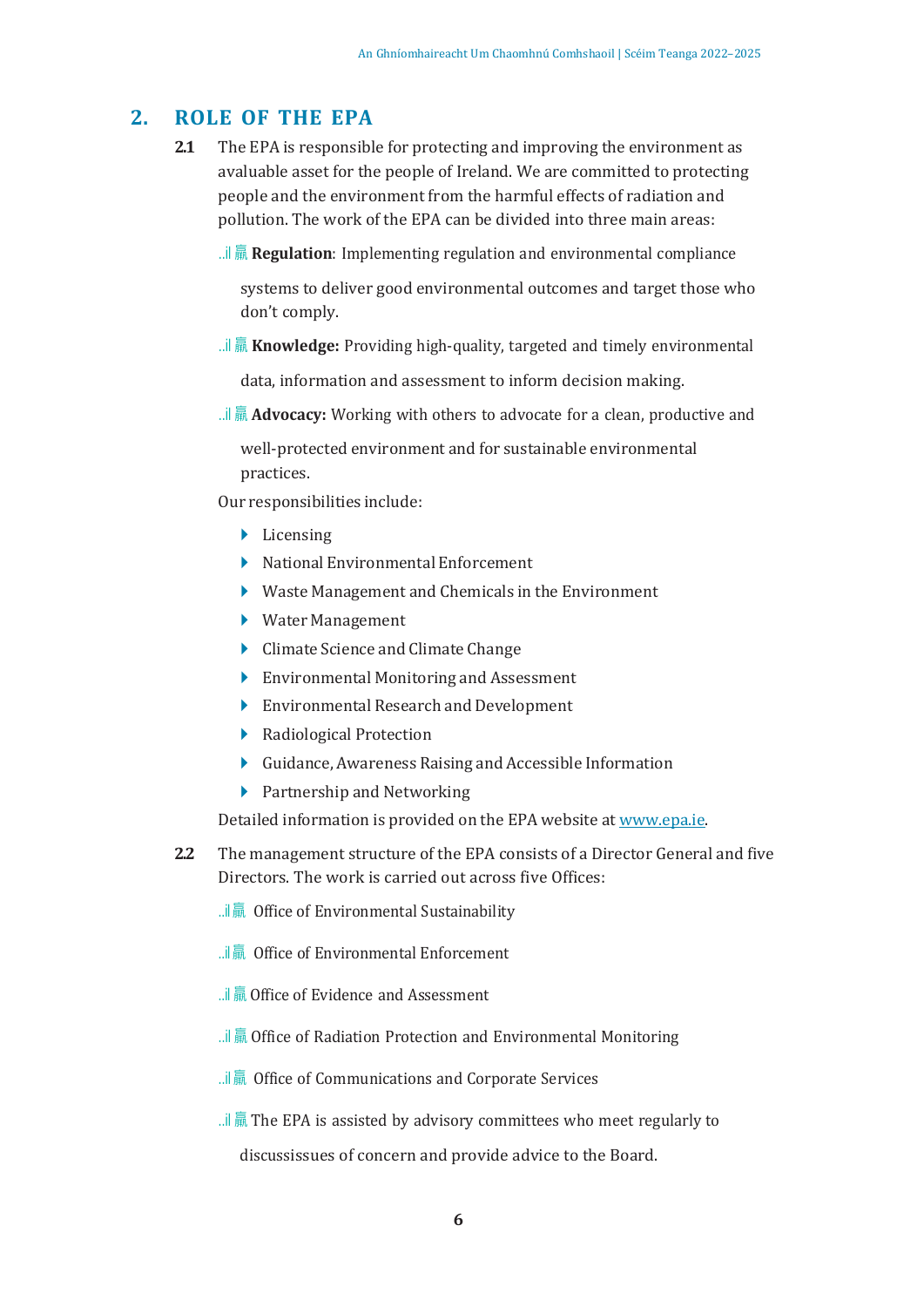# **2. RÓL GCC**

- **2.1** Tá GCC freagrach as an gcomhshaol a chosaint agus a fheabhsú, mar shócmhainn luachmhar do mhuintir na hÉireann. Táimid tiomanta do chosaintna ndaoine agus an chomhshaoil ó dhrochthionchar na radaíochta agus an truaillithe. Is féidir obair na Gníomhaireachta a roinnt ina trí phríomhréimse:
	- ..i **Rialáil**: Rialáil agus córais chomhlíonta comhshaoil éifeachtacha a chur i bhfeidhm, chun dea-thorthaí comhshaoil a bhaint amach agus díriú orthu siúd nach mbíonn ag cloí leo.
	- ..i **Eolas:** Sonraí, faisnéis agus measúnú comhshaoil ardchaighdeáin, spriocdhírithe agus tráthúil a chur ar fáil chun eolas a dhéanamh don phróiseas cinnteoireachta.
	- ..i **Abhcóideacht:** Obair a dhéanamh le daoine eile chun a bheith ar son comhshaol atá glan, táirgiúil agus dea-chosanta agus cleachtais inbhuanaithe chomhshaoil.

I measc ár gcuid freagrachtaí tá:

- ► Ceadúnú
- ► Forfheidhmiú Náisiúnta i leith Cúrsaí Comhshaoil
- ► Bainistíocht Dramhaíola agus Ceimiceáin sa Chomhshaol
- ► Bainistíocht Uisce
- ► Eolaíocht Aeráide agus Athrú Aeráide
- ► Monatóireacht agus Measúnú Comhshaoil
- ► Taighde agus Forbairt Chomhshaoil
- ► Cosaint Raideolaíoch
- ► Treoraíocht, Ardú Tuisceana agus Faisnéis Inrochtana
- ► Comhpháirtíocht agus Líonrú

Tá mioneolas ar fáil ar shuíomh gréasáin GCC ag www.epa.ie.

- **2.2** Tá Ard-Stiúrthóir amháin agus cúig Stiúrthóir i gceann ar GCC. Déantar an obair ar fud cúig cinn d'Oifigí:
	- ..i An Oifig um Inbhuanaitheacht i leith Cúrsaí Comhshaoil
	- ..i An Oifig Forfheidhmithe i leith Cúrsaí Comhshaoil
	- ..i An Oifig um Fhianaise agus Measúnú
	- ..i An Oifig um Chosaint ar Radaíocht agus Monatóireacht Comhshaoil
	- ..i AnOifig Cumarsáide agus Seirbhísí Corparáideacha
	- ..i Tugann coistí comhairleacha cabhair don Ghníomhaireacht agus tagann siad le chéile go rialta le plé a dhéanamh ar ábhair imní agus le comhairle a chur ar an mBord.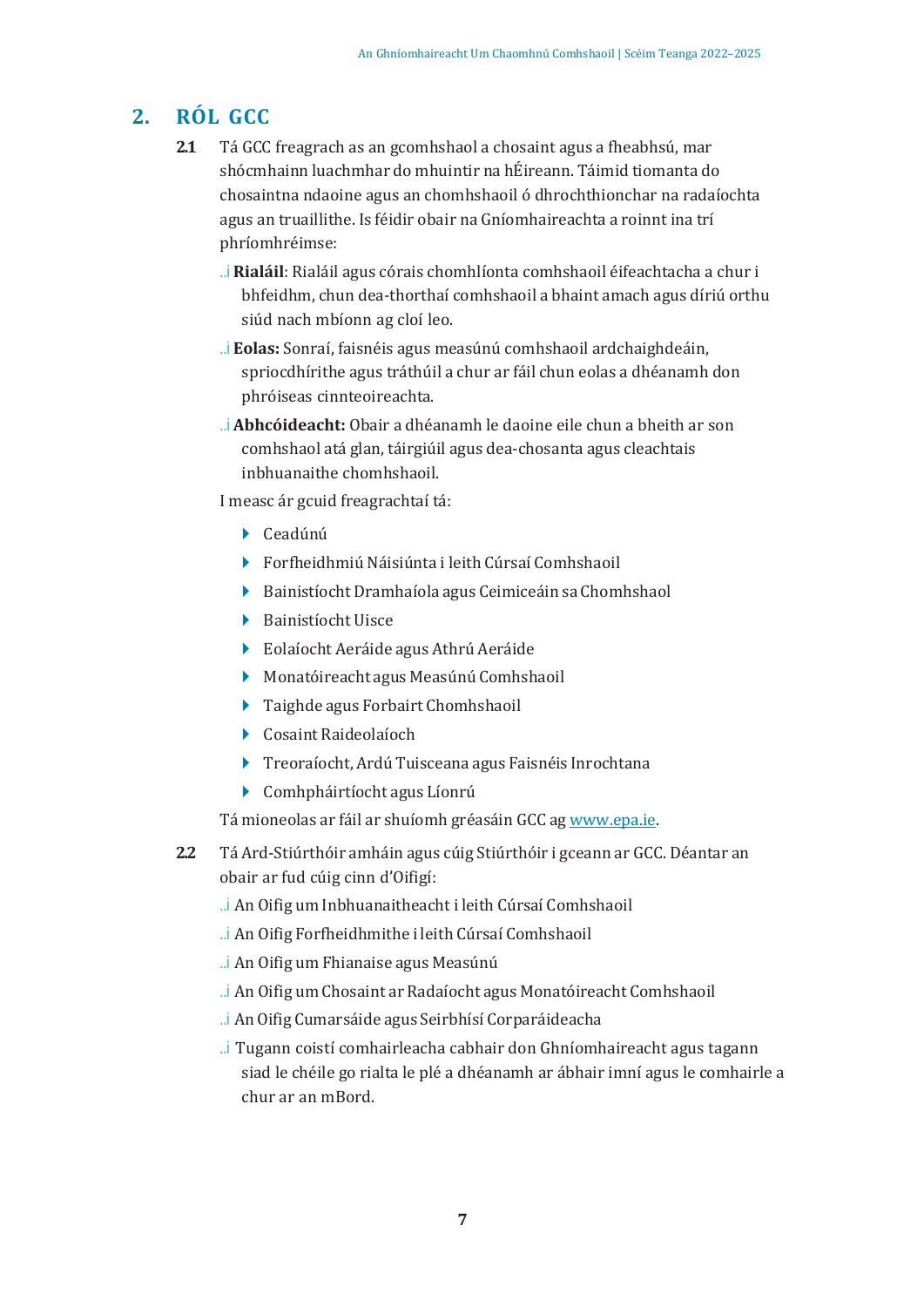The EPA currently has a complement of 420 staff working from our Headquarters in Wexford and five Regional Inspectorates in Dublin, Cork, Kilkenny, Castlebar and Monaghan. Four of the Regional Inspectorates – Dublin, Kilkenny, Castlebar and Monaghan – also contain accredited laboratories.

**2.3** The EPA is committed to leading by example and incorporating good environmental management and practice into our everyday activities. We implement and maintain an Environmental Management System (EMS), certified to the international standard ISO14001, and have done so since March 2010. Using this standard, we strive to continually improve our environmental impact and in doing so to prevent pollution and encourage environmental awareness.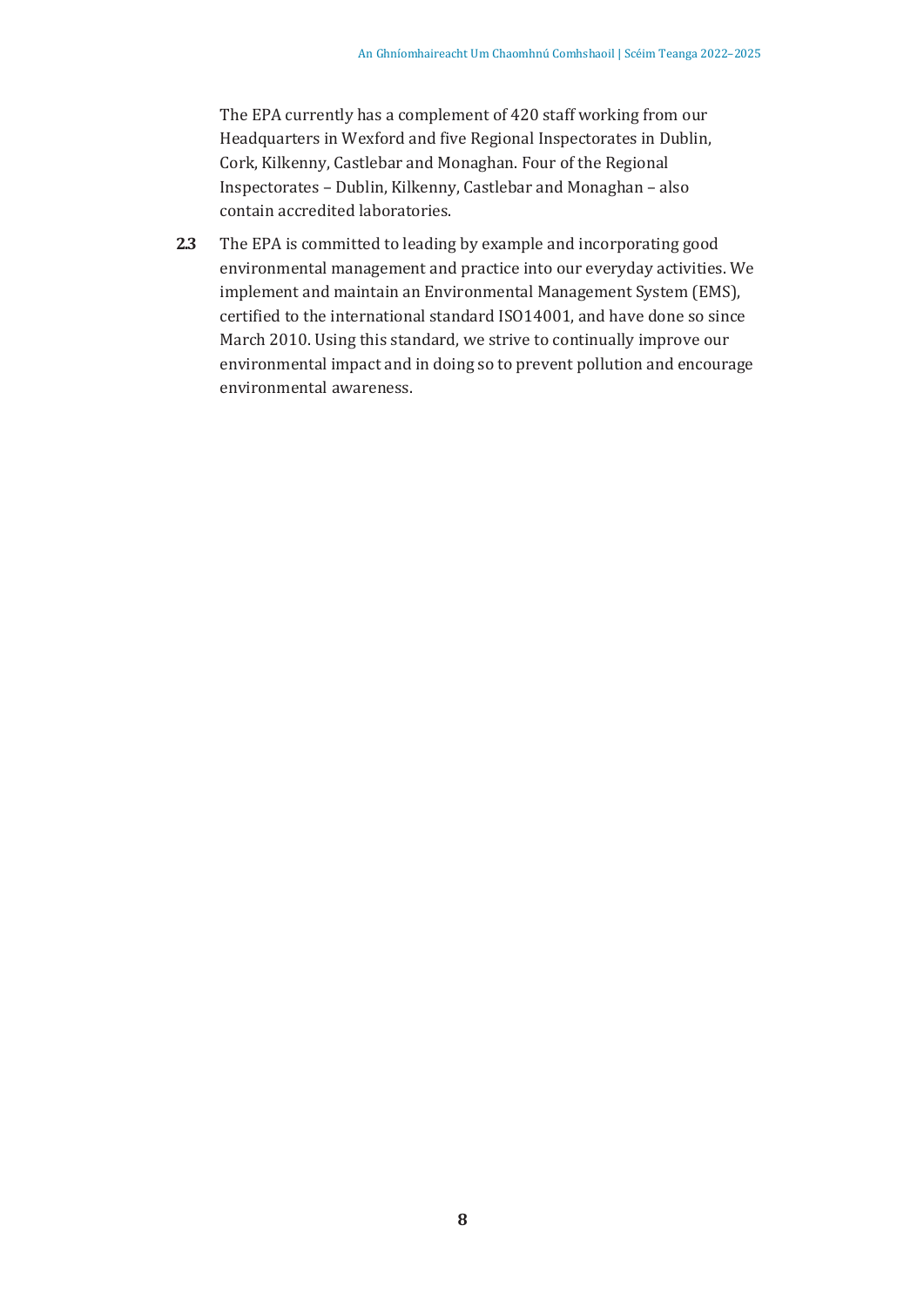Tá 420 baill foirne ag GCC atá ag obair ónár gCeanncheathrú i Loch Garman agus cúig Chigireacht Réigiúnacha i mBaile Átha Cliath, Corcaigh, Cill Chainnigh, Caisleán an Bharraigh agus Muineachán. Tá cúig shaotharlann chreidiúnaithe i gceathair de na Cigireachtaí Réigiúnacha – Baile Átha Cliath, Cill Chainnigh, Caisleán an Bharraighagus Muineachán.

**2.3** Tá GCC tiomanta d'eiseamláir a thabhairt agus bainistíocht agus cleachtas maith comhshaoil a thabhairt isteach inár ngníomhaíochtaí laethúla. Cuirimid i bhfeidhm agus coinnímid Córas Bainistíochta Comhshaoil (CBC), arna dheimhniú don chaighdeán idirnáisiúnta ISO14001, agus rinneamar é seo ó mhí an Mhárta 2010 ar aghaidh. Ag baint úsáid as an gcaighdeán seo, déanaimid iarracht feabhas leanúnach a chur ar ár dtionchar comhshaoil, agus cosc a chur ar thruailliú agus spreagadh a thabhairt d'fheasacht chomhshaoil dá bharr.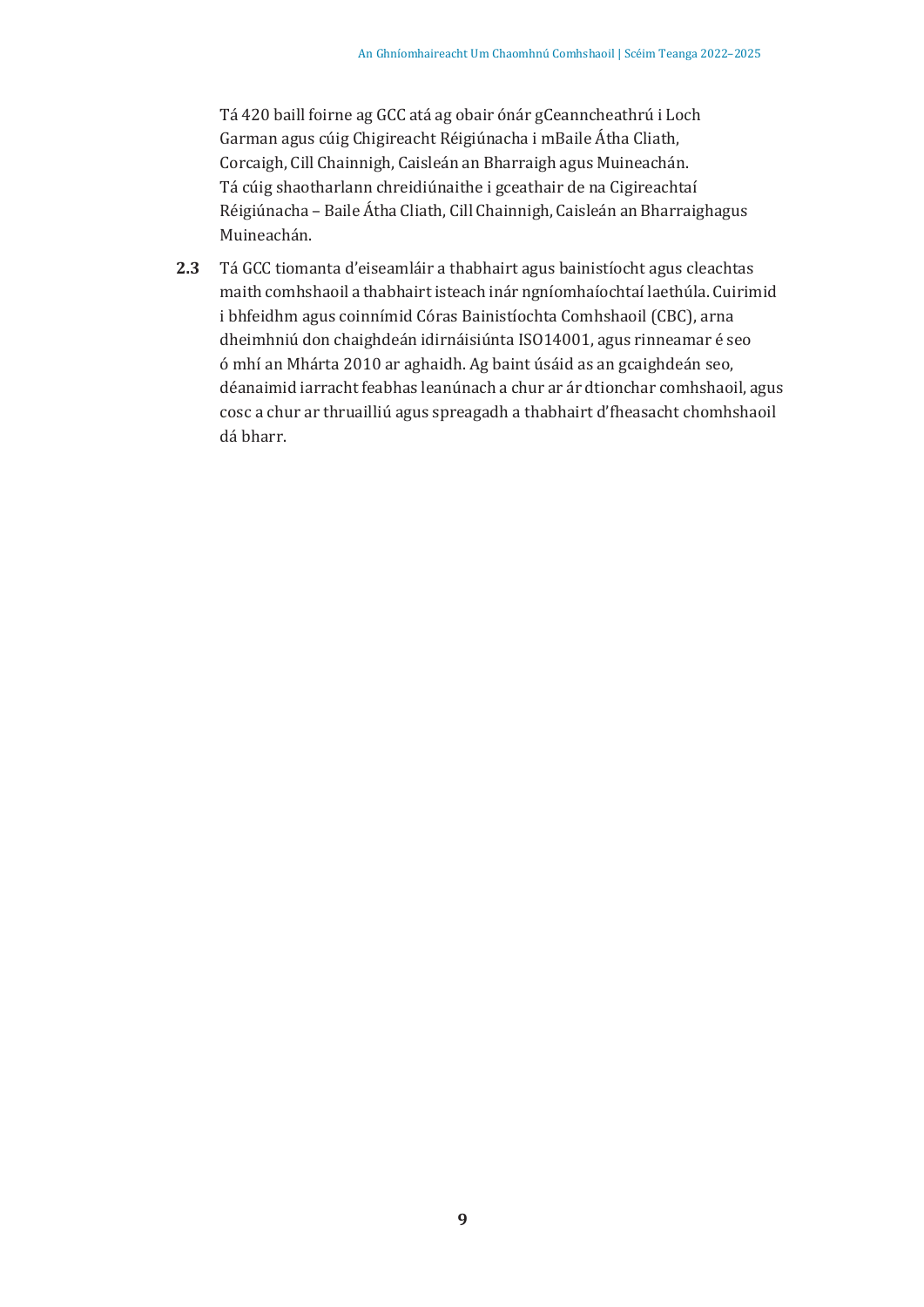### **3. DEVELOPMENT OF EPA'S SECOND LANGUAGE SCHEME**

- **3.1** In drawing up this Second Scheme, the EPA has given due regard to the guidelines issued by the Department of Tourism, Culture, Arts, Gaeltacht, Sport and Media. In advance of drawing up the Second Scheme, we have:
	- ..il  $\overline{\overline{\mathbb{R}}}$  carried out a review of the EPA's First Scheme 2016–2019;
	- ...il  $\overline{m}$  undertaken an organisation-wide staff survey;
	- ...il  $\overline{\overline{\mathbb{R}}}$  consulted with relevant business units and also staff who are competent Irish speakers;
	- ...il  $\overline{m}$  considered the public submissions we received from Conradh na Gaeilge and Údarás na Gaeltachta;
	- ...il  $\overline{m}$  undertaken a comparative study of other public organisations and bodies that have produced a second or subsequent confirmed language scheme;
	- ..il  $\overline{m}$  sought to emulate best practice in the development of the EPA's Second Scheme while reinforcing and building on commitments provided in the First Scheme.
- **3.2** In the EPA's First Scheme, the main focus was on building up a range of bilingual written and electronic communication materials/resources and delivering mandatory requirements of the Act as well as identifying Irish language competency among a cohort of staff to provide for delivery of services in Irish as/when required. An internal review of the EPA's First Scheme, along with feedback from public submissions and staff survey, found that there were further opportunities for service enhancement in terms of:
	- ..il  $\overline{m}$  encouraging/improving greater language competency;
	- ...il  $\bar{m}$  strengthening Scheme governance, monitoring and reporting;
	- ..il  $\overline{m}$  a modern approach to delivery of bilingual web content and

communications overall.

In order to address and meet requirements, the EPA has identified a series of measures and commitments in this Second Scheme under the following headings:

- ...il  $\overline{m}$  Publications/Materials provided bilingually and in English only;
- ... $\parallel \overline{m}$  Enhancing the provision of Irish language services;

..il 羸 Improving language capability.

While the extent to which some of the services can be developed will be affected by actual demand for such services and progress in improving language capability, the EPA seeks to promote public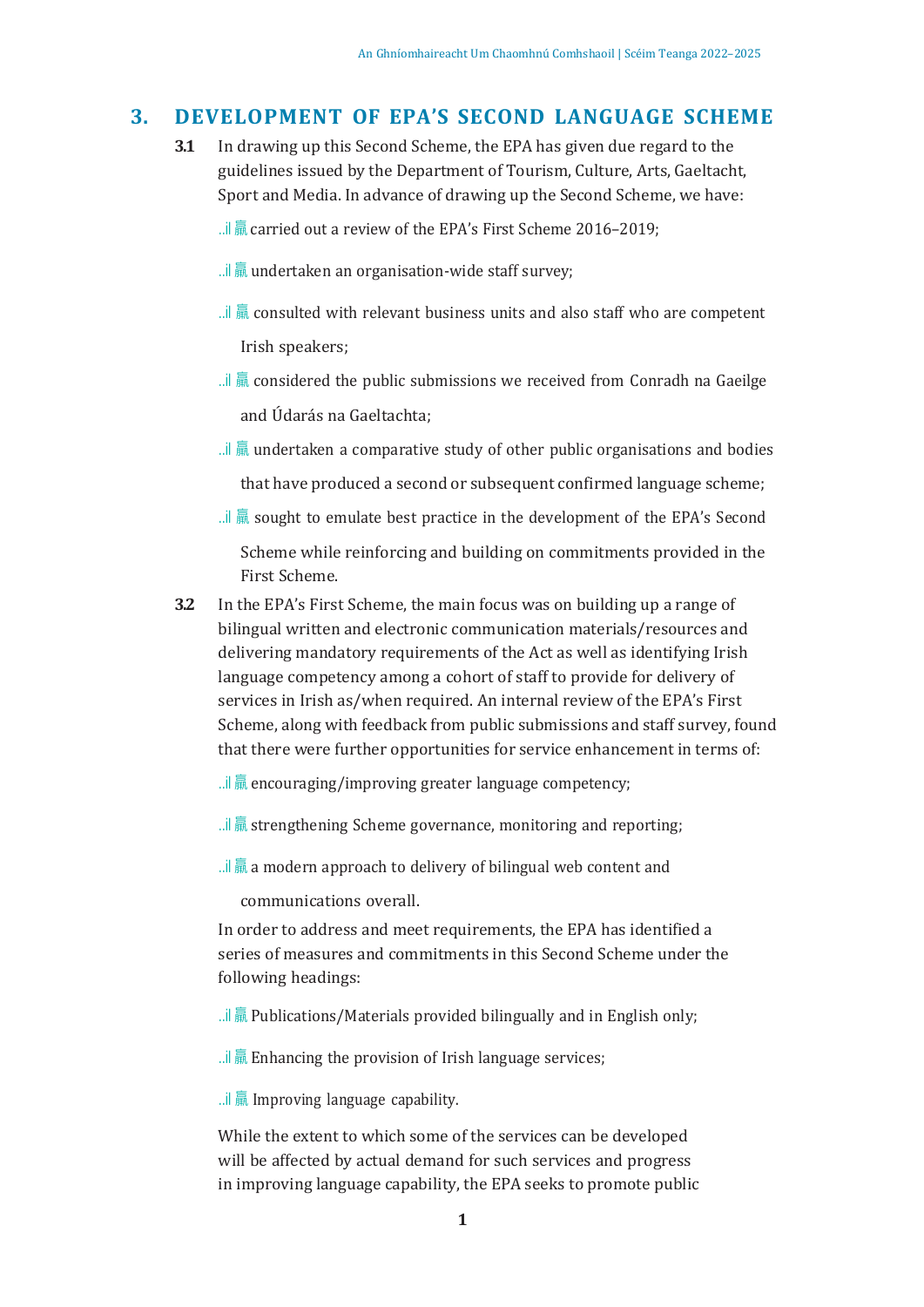An Ghníomhaireacht Um Chaomhnú Comhshaoil | Scéim Teanga 2022–2025 confidence though the measures and commitments outlined in this Second Scheme and to potentially unlock latent demand for services in Irish.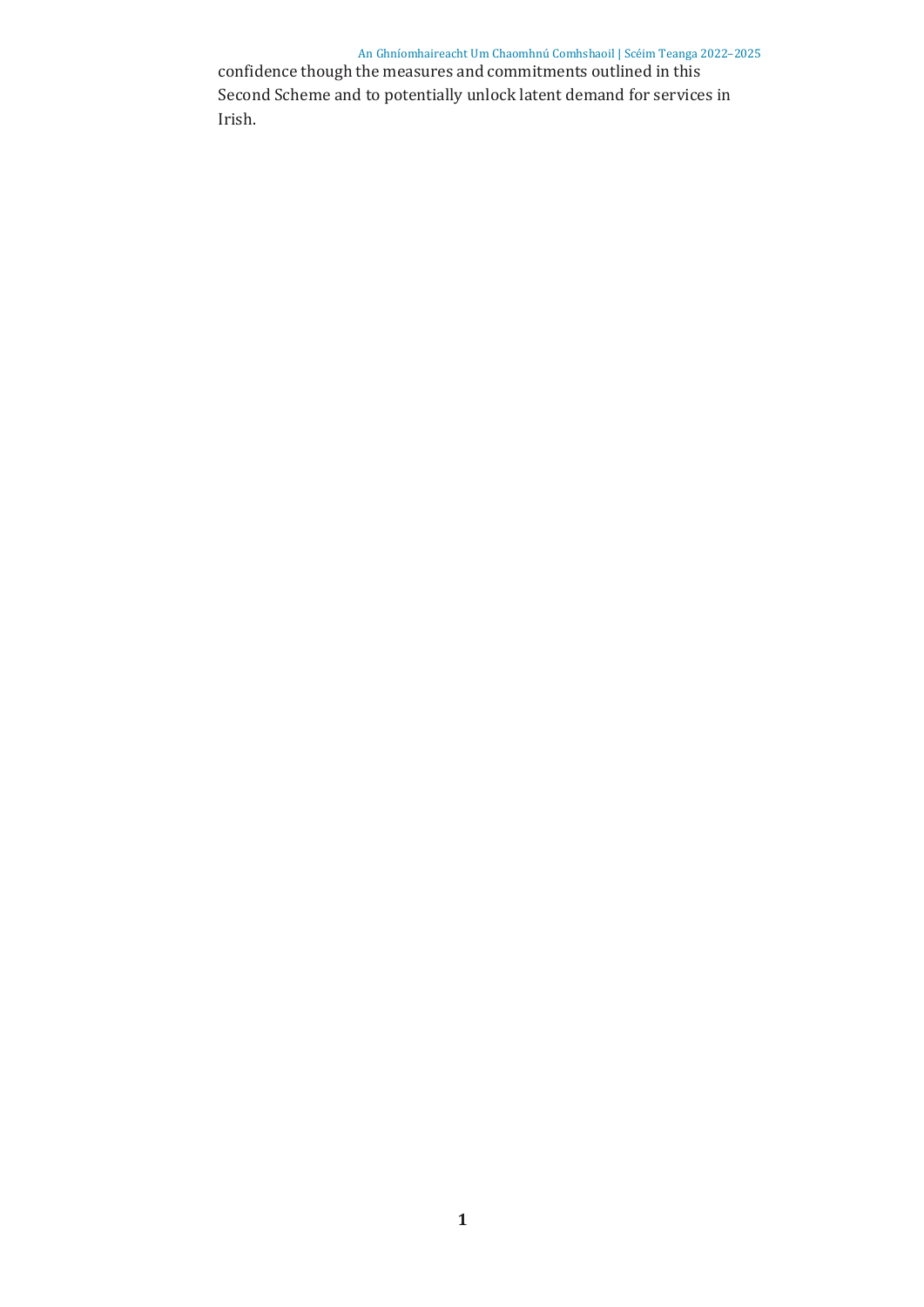### **3. FORBAIRT NA DARA SCÉIME TEANGA DE CHUID GCC**

- **3.1** Agus an Dara Scéim seo a dréachtú, tá aird chuí tugtha ag GCC ar na treoirlínte arna n-eisiúint ag an Roinn Turasóireachta, Cultúir, Ealaíon, Gaeltachta, Spóirt agus Meán. Sula ndréachtaíodh an Dara Scéim, rinneamar na nithe seo a leanas:
	- ...il 羸 athbhreithniú ar chéad scéim GCC 2016-2019;
	- ...il  $\overline{m}$  suirbhé ar fhoireann iomlán na heagraíochta;
	- ..il  $\frac{1}{\sqrt{m}}$  plé le haonaid ghnó ábhartha agus le baill foirne a bhfuil cumas sa

Ghaeilge acu;

- ..il 羸 machnamh ar aighneachtaí poiblí a fuarthas ó Chonradh na Gaeilge agus Údarás na Gaeltachta;
- ..il 羸 staidéar comparáideach ar eagraíochtaí agus comhlachtaí poiblí eile a bhfuil

dara scéim teanga dheimhnithe nó scéim teanga dheimhnithe ina dhiaidh sin curtha ar fáil acu

..il 羸 iarracht aithris a dhéanamh ar dhea-chleachtas i bhforbairt na Dara Scéime

GCC agus gealltanais na Chéad Scéime a neartú agus a chur chun cinn.

**3.2** Sa Chéad Scéim de chuid GCC, díríodh go príomha ar réimse ábhar/acmhainní dátheangacha atá scríofa nó ar fáil go leictreonach a chur le chéile agus ceanglais éigeantacha an Achta a chur ar fáil, chomh maith le cumas Gaeilge a aithint i measc chohórt foirne chun seirbhísí Gaeilge a chur ar fáil nuair is gá. Fuarthas amach in athbhreithniú inmheánach ar an gCéad Scéim GCC, chomh maith le haiseolas ó aighneachtaí poiblí agus suirbhé foirne, go raibh níos mó deiseanna chun an tseirbhís a fheabhsú maidir le:

...il  $\overline{m}$  cumas níos fearr sa teanga a spreagadh/fheabhsú;

..il 羸 rialachas Scéime, monatóireacht agus tuairisciú a neartú;

...il  $\frac{1}{\sqrt{m}}$  cur chuige nua-aimseartha do sholáthar ábhar dátheangach ar líne agus

cumarsáid ghinearálta.

Chun dul i ngleic le agus tabhairt faoi riachtanais, tá sraith beart agus gealltanas leagtha amach ag GCC sa Dara Scéim seo faoi na ceannteidilseo a leanas:

...il  $\frac{1}{\sqrt{m}}$  Foilseacháin/Ábhar curtha ar fáil go dátheangach agus sa Bhéarla amháin;

..il **A** Soláthar sheirbhísí Gaeilge a chur chun cinn;

..il 羸 Cumas teanga a fheabhsú.

Cé go mbeidh tionchar ag an éileamh iarbhír ar sheirbhísí mar sin agus ag dul chun cinn ar fheabhsú cumais sa Ghaeilge ar an méid forbartha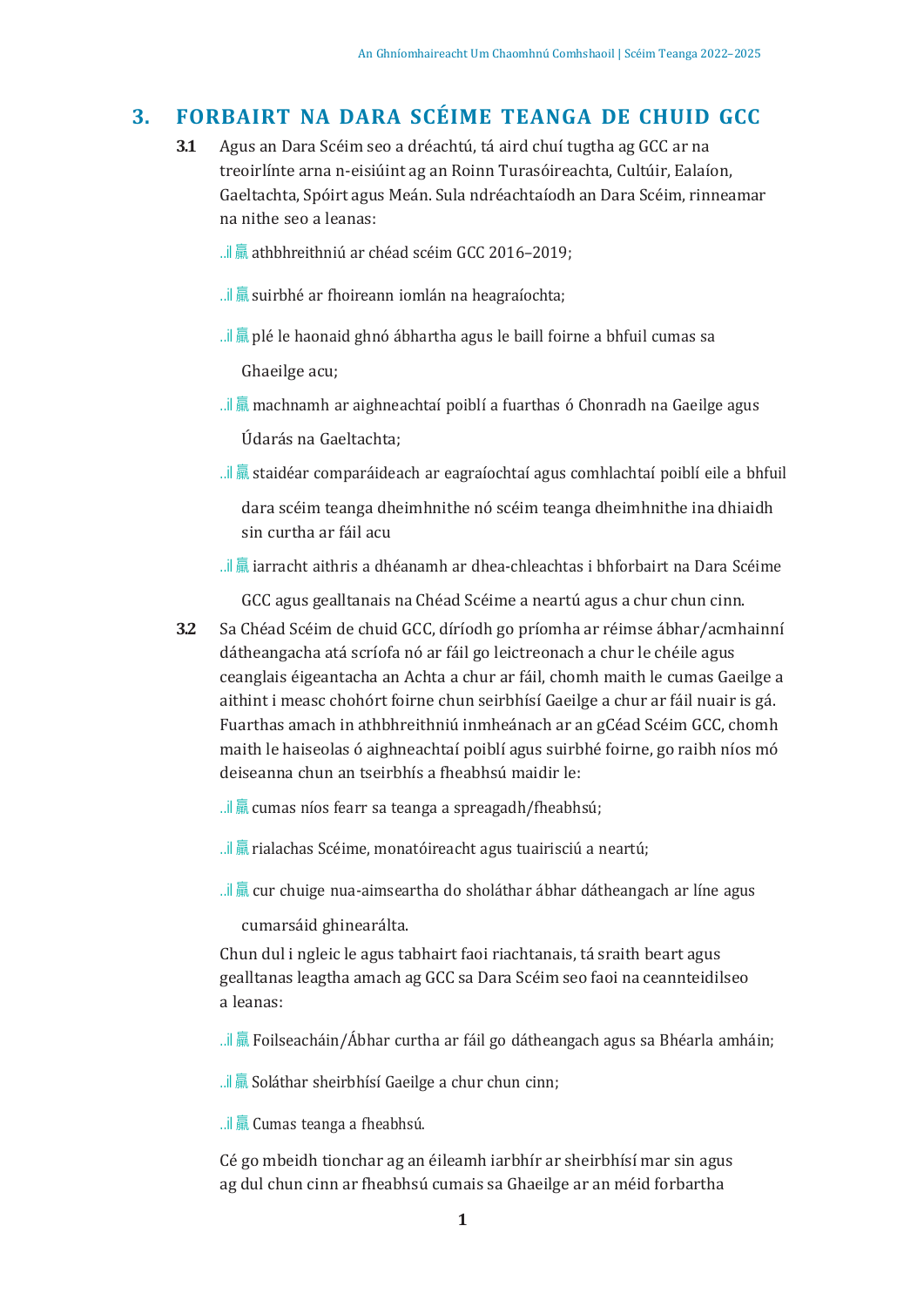An Ghníomhaireacht Um Chaomhnú Comhshaoil | Scéim Teanga 2022–2025 atá ar chuid de na seirbhísí, tá GCC ag iarraidh muinín an phobail a chur chun cinn trí bhearta agus gealltanais atá leagtha amach sa Dara Scéim agus éileamh folaigh ar sheirbhísí Gaeilge a dhíghlasáil.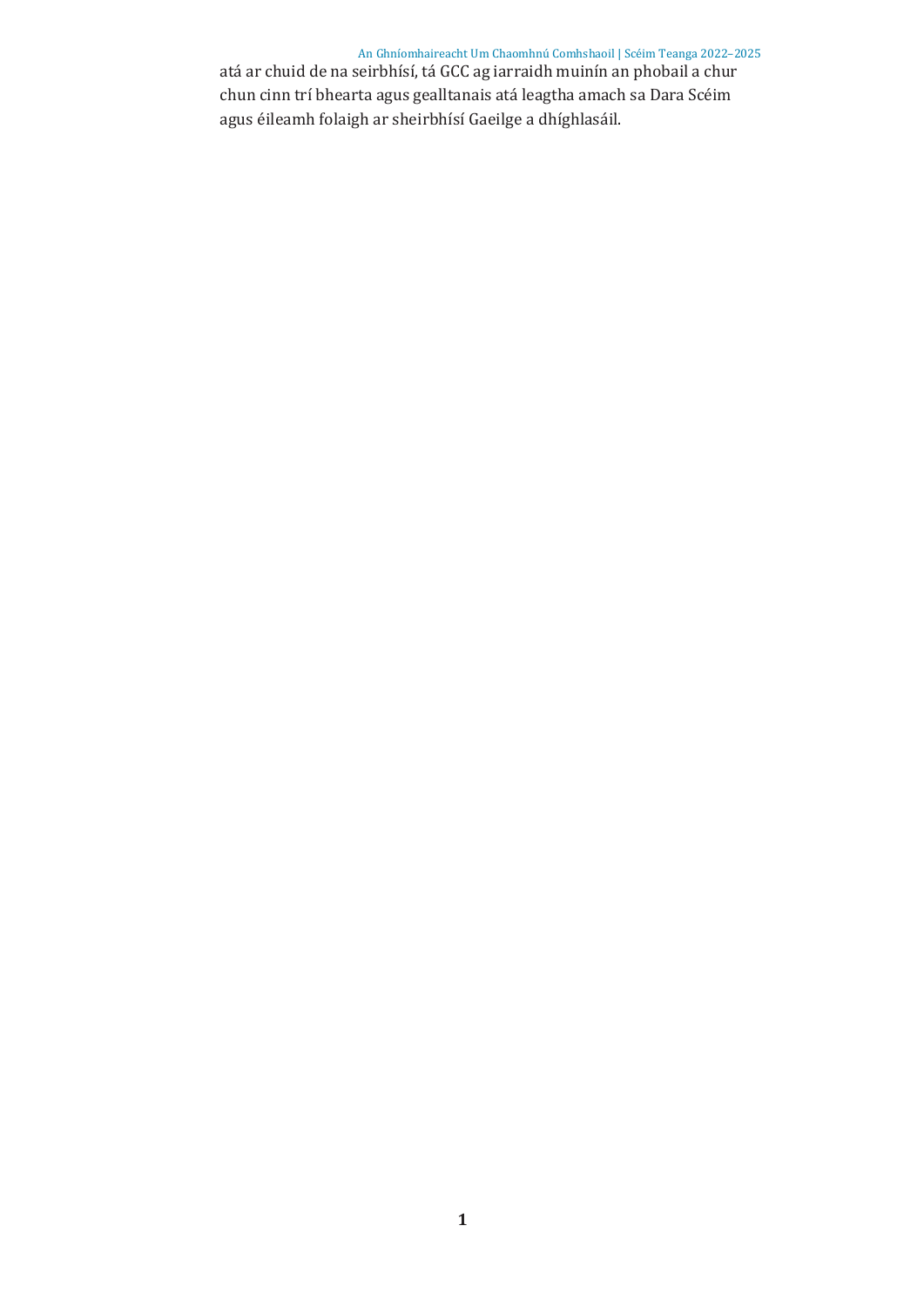# **4. PUBLICATIONS/MATERIAL PROVIDED BILINGUALLY AND INENGLISH ONLY**

### **4.1 Review of Publications & Forms**

- a) Further EPA publications and forms will be identified for provisionbilingually.
- b) Bilingual publications will be produced under a single cover except wherethis is not practical due to the size, nature or layout of the document. Where separate Irish language and English language versions are provided, each will contain a statement that a version is available in the other language.

### **4.3 Videos/Animations/Infographics**

Opportunities for the development of bilingual videos, animations and infographics will be identified.

### **4.4 Translation Services**

The EPA will continue to use professional Irish translation services as/ when required. In order to comply with best practice, the services of qualified translators (i.e. translators who have obtained Foras na Gaeilge's Seal of Accreditation for Translators) will be availed of where possible.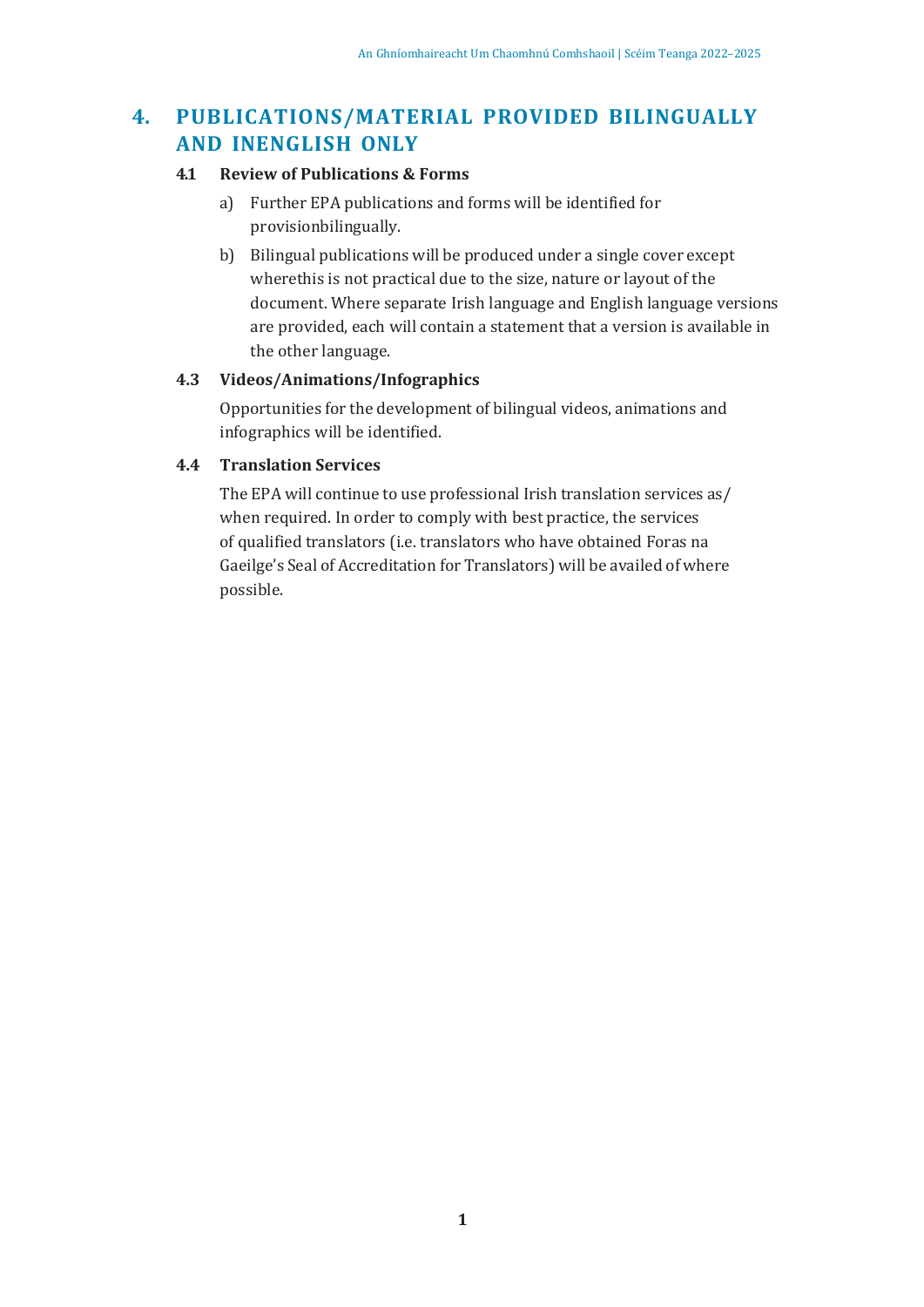# **4. FOILSEACHÁIN/ÁBHAR AR FÁIL GO DÁTHEANGACH AGUSSA BHÉARLA AMHÁIN**

### **4.1 Athbhreithniú ar Fhoilseacháin agus ar Fhoirmeacha**

- a) Aithneofar níos mó foilseachán agus foirmeacha de chuid GCC don soláthar dátheangach.
- b) Cruthófar foilseacháin dhátheangacha faoi chlúdach amháin seachas nuair nach bhfuil sé seo praiticiúil mar gheall ar thomhas, ar chineál nó ar leagan amach na cáipéise. Gach uair a bhíonn leaganacha Gaeilge agus Béarla curtha ar fáil, beidh ráiteas iontu go bhfuil leagan ar fáil sa teanga eile.

### **4.3 Físeáin/Gearrthóga Beochana/Grafaicí Faisnéise**

Aithneofar deiseanna maidir le físeáin dhátheangacha, gearrthóga beochana agus grafaicí faisnéise a fhorbairt.

### **4.4 Seirbhísí Aistriúcháin**

Leanfaidh GCC ar aghaidh ag baint úsáid as seirbhísí proifisiúnta aistriúchán Gaeilge de réir mar is gá. Chun cloí le dea-chleachtas, bainfear leas as seirbhísí aistritheoirí cáilithe (i.e. aistritheoirí a bhfuil an Séala Creidiúnaithe d'Aistritheoirí de chuid Fhoras na Gaeilge bainte amach acu) nuair is féidir.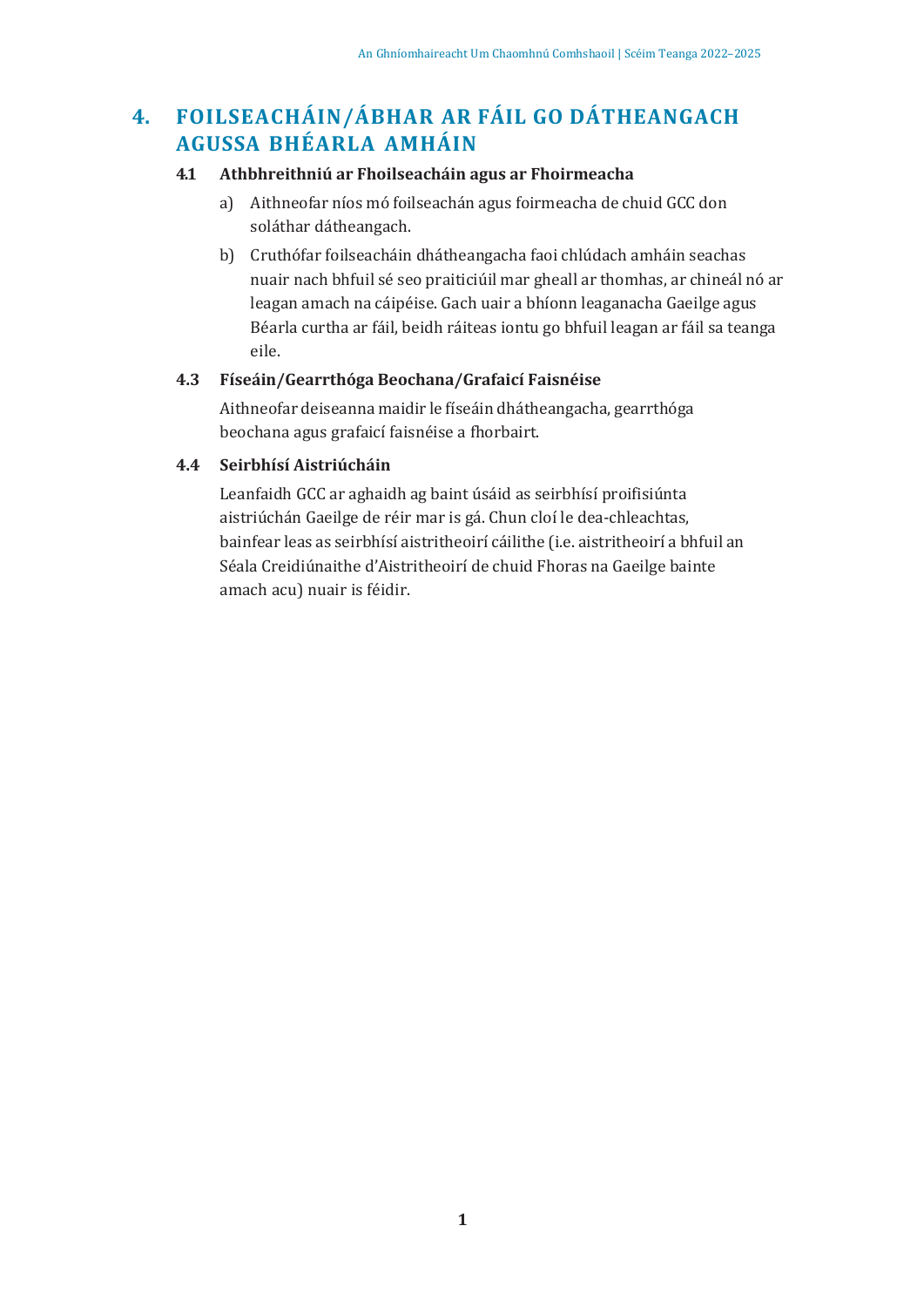## **5. ENHANCING THE PROVISION OF IRISH LANGUAGESERVICES**

#### **5.1 Written Communication**

- a) The option of having bilingual email signatures will be available to staff.
- b) Standard messages on EPA email (such as disclaimers of responsibility) willbe in both Irish and English.

### **5.3 Oral Communication**

..i Recorded Oral Announcements and Switchboard/Reception Services will be reviewed to identify additional opportunities for enhanced Irish language orbilingual services.

### **5.4 Signage**

..i A review of signage will be undertaken; the signage provision will relate to temporary signs as well as permanent signs.

### **5.5 Events**

..i Event stands and material such as information leaflets and posters by the EPA will be bilingual where practicable.

### **5.6 Media**

..i We will provide an Irish language EPA spokesperson, with relevant expertise in given topics/subject matter.

### **5.7 Advertising**

..i Print/online advertisements made on behalf of the EPA will be available bilingually.

#### **5.8 EPA Website**

..i A review of the EPA's website will be undertaken with a view to delivering more website content in Irish.

### **5.9 Social & Other Online Media**

..i For key messages in social media communications the EPA will provide content bilingually in Irish and English.

### **5.10 Contact Portal**

..i An Irish language version of the EPA's contact portal (info@epa.ie) will be created (e.g. eolas@epa.ie) and implemented.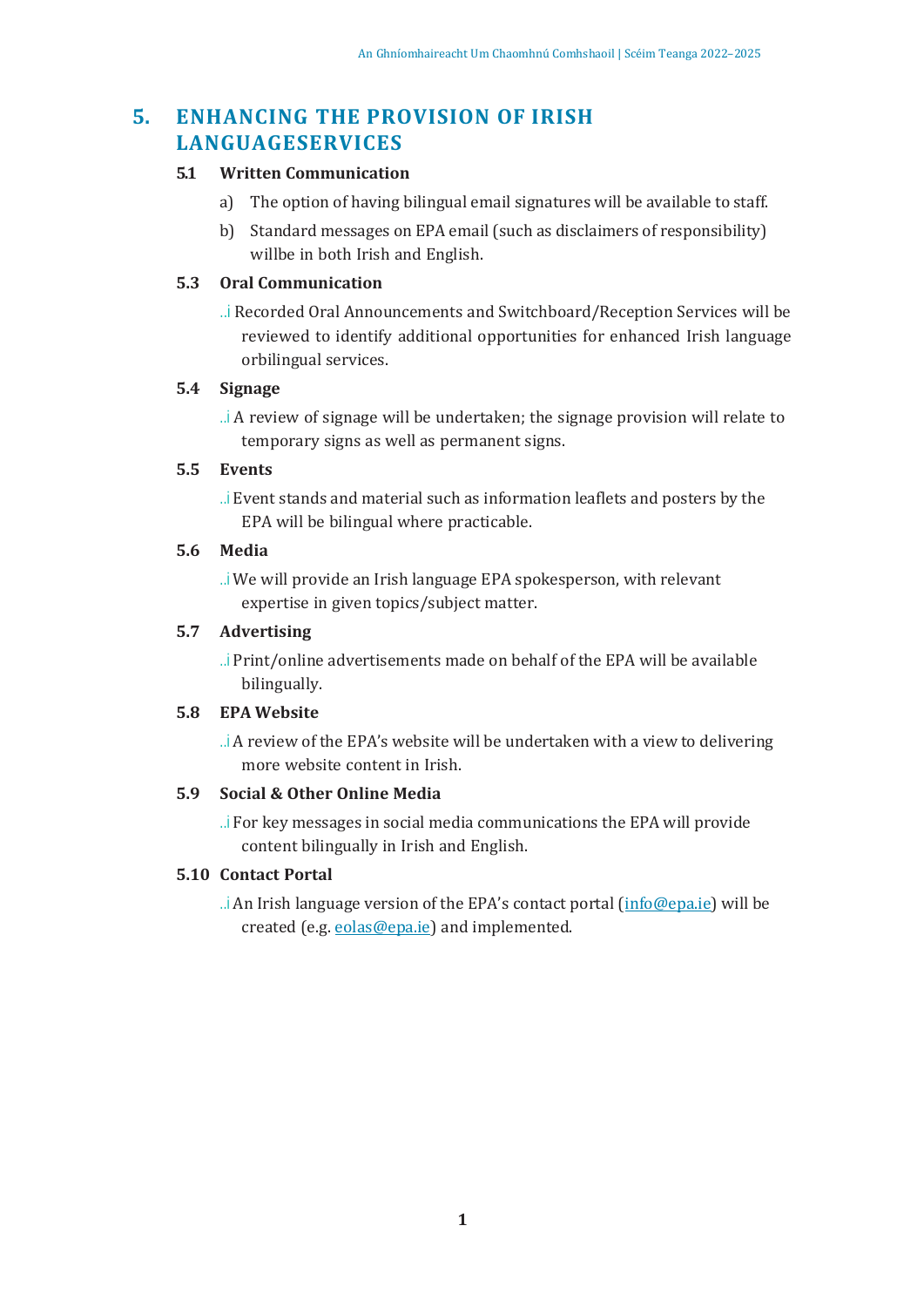# **5. SOLÁTHAR SHEIRBHÍSÍ GAEILGE A CHUR CHUN CINN**

### **5.1 Cumarsáid Scríofa**

- a) Beidh an rogha ag an bhfoireann sínithe dátheangacha ar ríomhphoist a úsáid.
- b) Beidh teachtaireachtaí ginearálta ar ríomhphoist GCC (amhail clásailshéanta ar fhreagracht) sa Ghaeilge agus sa Bhéarla.

### **5.3 Cumarsáid Ó Bhéal**

..il **A** Déanfar athbhreithniú ar Fhógraí Taifeadta ó Bhéal agus Seirbhísí Lasc-

chláir/Fáiltithe chun deiseanna breise do sheirbhísí feabhsaithe Gaeilge nó dátheangacha a aithint.

### **5.4 Comharthaíocht**

..il 羸 Déanfar athbhreithniú ar chomharthaíocht; beidh baint ag an

soláthar comharthaíochta le comharthaí sealadacha chomh maith le buanchomharthaí.

### **5.5 Imeachtaí**

..il 羸 Beidh seastáin imeachtaí agus ábhar mar bhileoga agus póstaeir de chuid

GCC dátheangach i gcás inar féidir.

### **5.6 Na Meáin**

..il 羸 Cuirfimid urlabhraí GCC le Gaeilge ar fáil, a bhfuil taithí ábhartha aige le topaicí/ábhar.

### **5.7 Fógraíocht**

..il 羸 Beidh fógraí clóite/ar líne déanta ar son GCC ar fáil go dátheangach.

### **5.8 Suíomh Gréasáin GCC**

..il 羸 Déanfar athbhreithniú ar shuíomh gréasáin GCC chun níos mó ábhair sa Ghaeilge a chur ar fáil ar an suíomh.

### **5.9 Na Meáin Sóisialta agus Ar Líne**

..il 羸 Le haghaidh teachtaireachtaí tábhachtacha i gcumarsáid ar na meáin shóisialta, cuirfidh GCC ábhar ar fáil go dátheangach sa Gaeilge agus sa Bhéarla.

### **5.10 Tairseach Theagmhála**

..il **A** Déanfar leagan Gaeilge de thairseach theagmhála GCC (info@epa.ie) a chruthú (m.sh. eolas@epa.ie) agus a chur i bhfeidhm.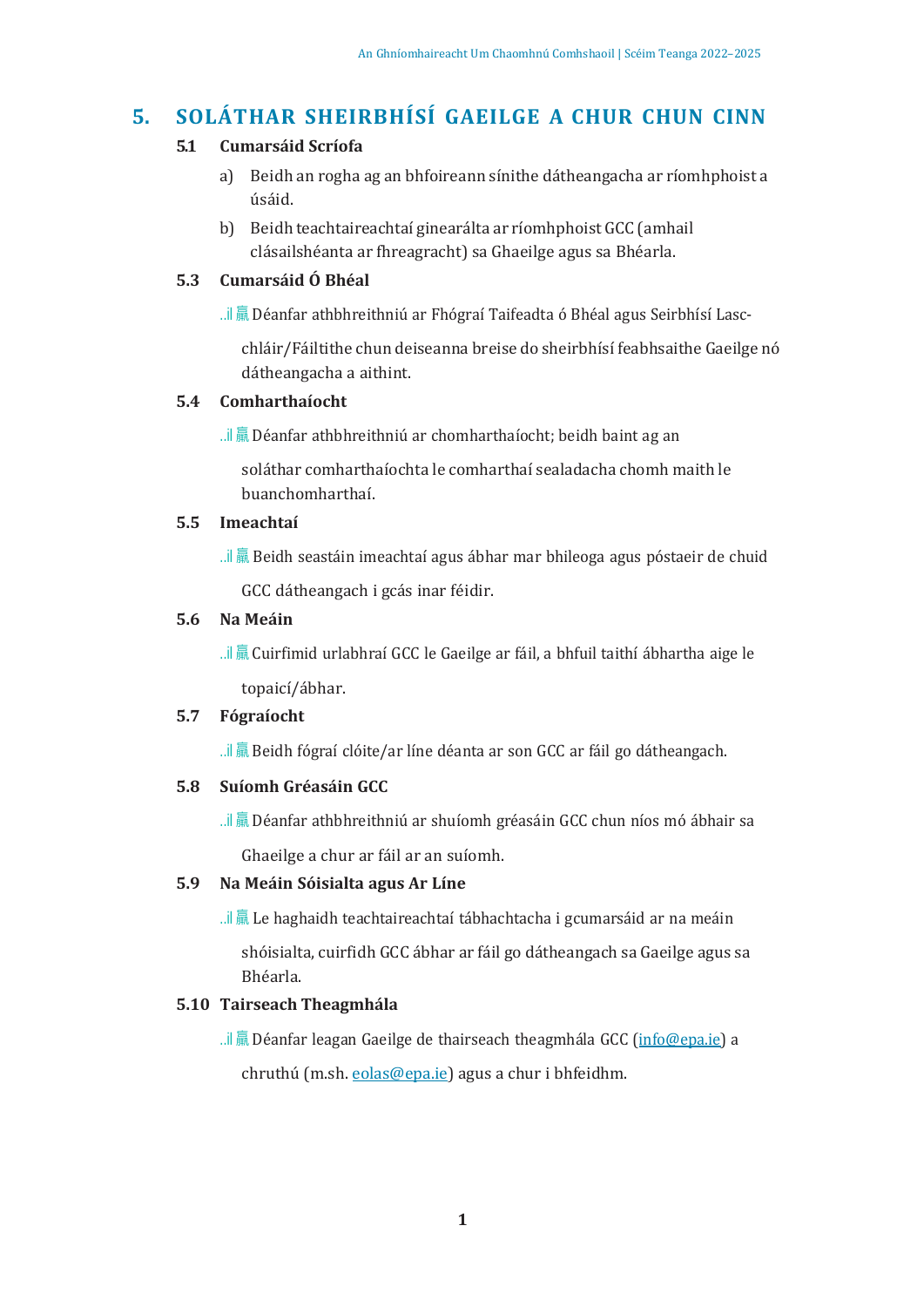### **6. IMPROVING LANGUAGE CAPABILITY**

As outlined above the EPA is very much focused on encouraging and supporting the development of Irish language skills among our staff. During the period of the Second Scheme the EPA will provide language resources, an awareness programme and training that will develop and build on the existing Irish language skills of staff. The detailed commitments are set out below.

**6.1** Language Resources for Staff

...il  $\overline{m}$  A dedicated Irish language section will be provided on the EPA's intranet

site to provide staff with quick and easy access to Irish language information, news and resources such as an online dictionary as well as details of fluent staff and a support structure for delivering Scheme commitments.

#### **6.2 Irish Language Awareness Programme**

...il  $\overline{m}$  An Irish Language Awareness Programme will be developed in conjunction

with HR so that all members of staff (including new staff through the induction process) are informed about the Language Scheme and the EPA's requirements under the Official Languages Act. The Programme will also serve to increase the visibility of and foster the use of Irish in the workplace.

### **6.3 Staff Fluency**

...il  $\overline{m}$  A survey of staff competency in Irish will be undertaken and details of

fluency collated and analysed for staff training needs purposes.

#### **6.4 Training & Development**

- a) Our Learning & Development Unit will encourage and facilitate attendance on beginner-level courses for staff who are not 'recognised competent Irish speakers' but would like to achieve competence in the language, e.g. Conradh na Gaeilge.
- b) The 'refund of fees' scheme will be promoted as a mechanism for encouraging Irish language training by refunding 100% of fees to staff who take a recognised Irish language course.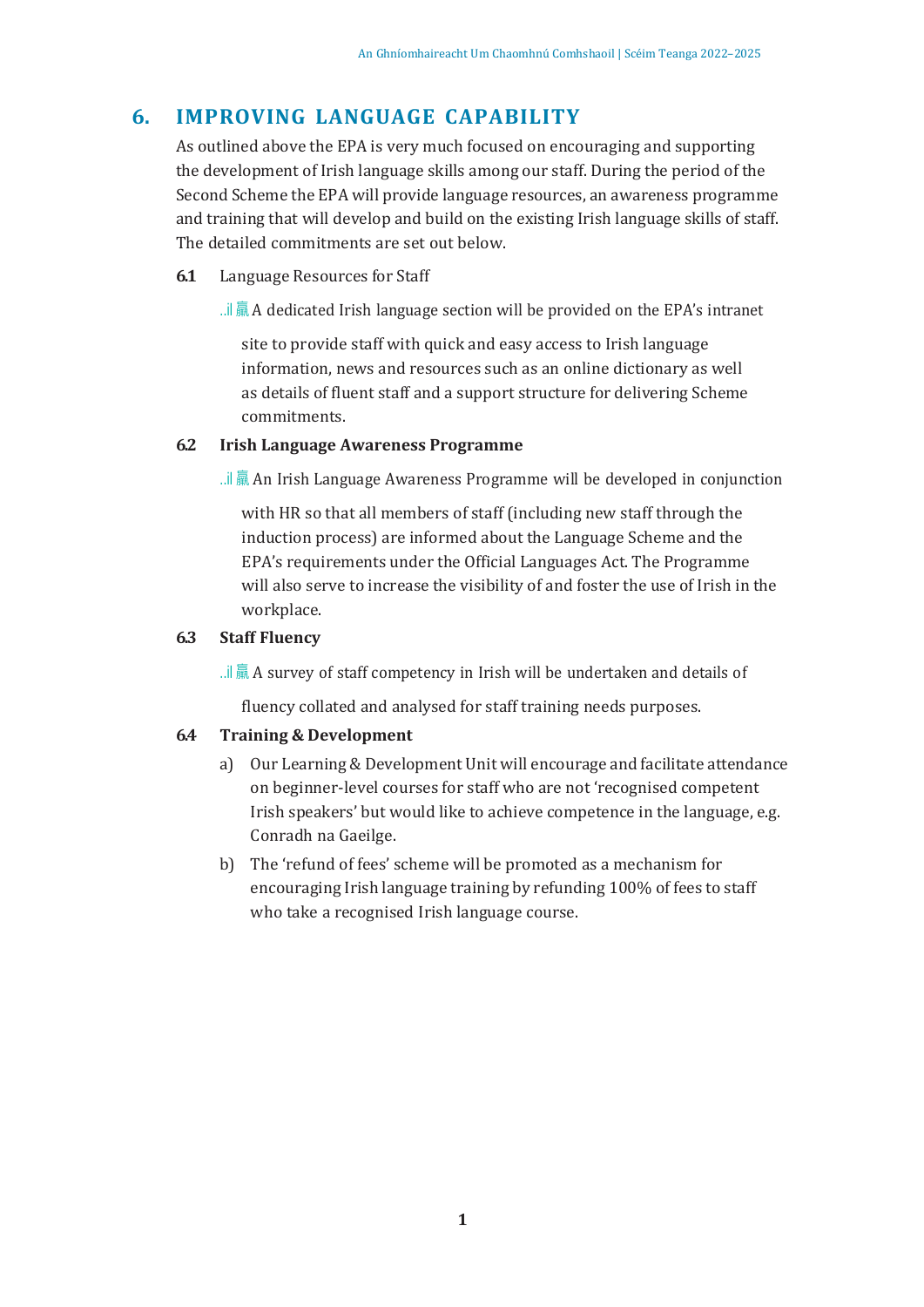# **6. CUMAS TEANGA A FHEABHSÚ**

Mar atá leagtha amach thuas, tá GCC dírithe go háirithe ar spreagadh agus tacaíocht a thabhairt d'fhorbairt scileanna Gaeilge i measc ár bhfoirne. Le linn thréimhse na Dara Scéime, beidh acmhainní teanga, clár feasachta agus oiliúint a fhorbróidh agus a chuirfidh leis na scileanna Gaeilge atá ag an bhfoireann cheana curtha ar fáil ag GCC. Tá na mionghealltanais leagtha amach thíos.

### **6.1 Acmhainní Teanga don Fhoireann**

..il **A** Beidh rannán tiomanta don Ghaeilge curtha ar fáil ar shuíomh inlín GCC

chun rochtain bheo agus éasca a chur ar fáil don fhoireann ar eolas, nuacht agus acmhainní Gaeilge, mar fhoclóir ar líne, chomh maith le sonraí na mball foirne líofa agus tacaíocht do sholáthar ghealltanais na Scéime.

### **6.2 Clár Feasachta Gaeilge**

...il **o** Forbrófar Clár Feasachta Gaeilge i gcomhar le AD sa chaoi is go mbeidh

gach ball den fhoireann (lena n-áirítear baill nua tríd an bpróiseas ionduchtúcháin) ar an eolas faoin Scéim Teanga agus riachtanais GCC faoi Acht na dTeangacha Oifigiúla. Beidh feidhm leis an gclár chomh maith chun infheictheacht na Gaeilge a mhéadú agus úsáid na Gaeilge a chothú san ionad oibre.

### **6.3 Líofacht na Foirne**

..il 羸 Déanfar suirbhé ar chumas Gaeilge na foirne agus cuirfear sonraí líofachta i

dtoll a chéile agus déanfar anailís orthu chun críocha oiliúint foirne.

#### **6.4 Oiliúint agus Forbairt**

- a) Beidh an tAonad um Fhoghlaim agus Fhorbairt mar spreagadh agus mar áit éascaithe d'fhreastal ar bhunchúrsaí ag baill foirne nach bhfuil 'aitheanta mar chainteoirí a bhfuil cumas sa Ghaeilge acu' ach a bhfuil fonn orthu cumas a bhaint amach sa teanga, m.sh. Conradh na Gaeilge.
- b) Beidh an scéim 'aisíocaíocht táillí' curtha chun cinn mar chóras chun oiliúint Ghaeilge a spreagadh trí tháillí iomlána a aisíoc le baill foirne aghlacann páirt i gcúrsa aitheanta Gaeilge.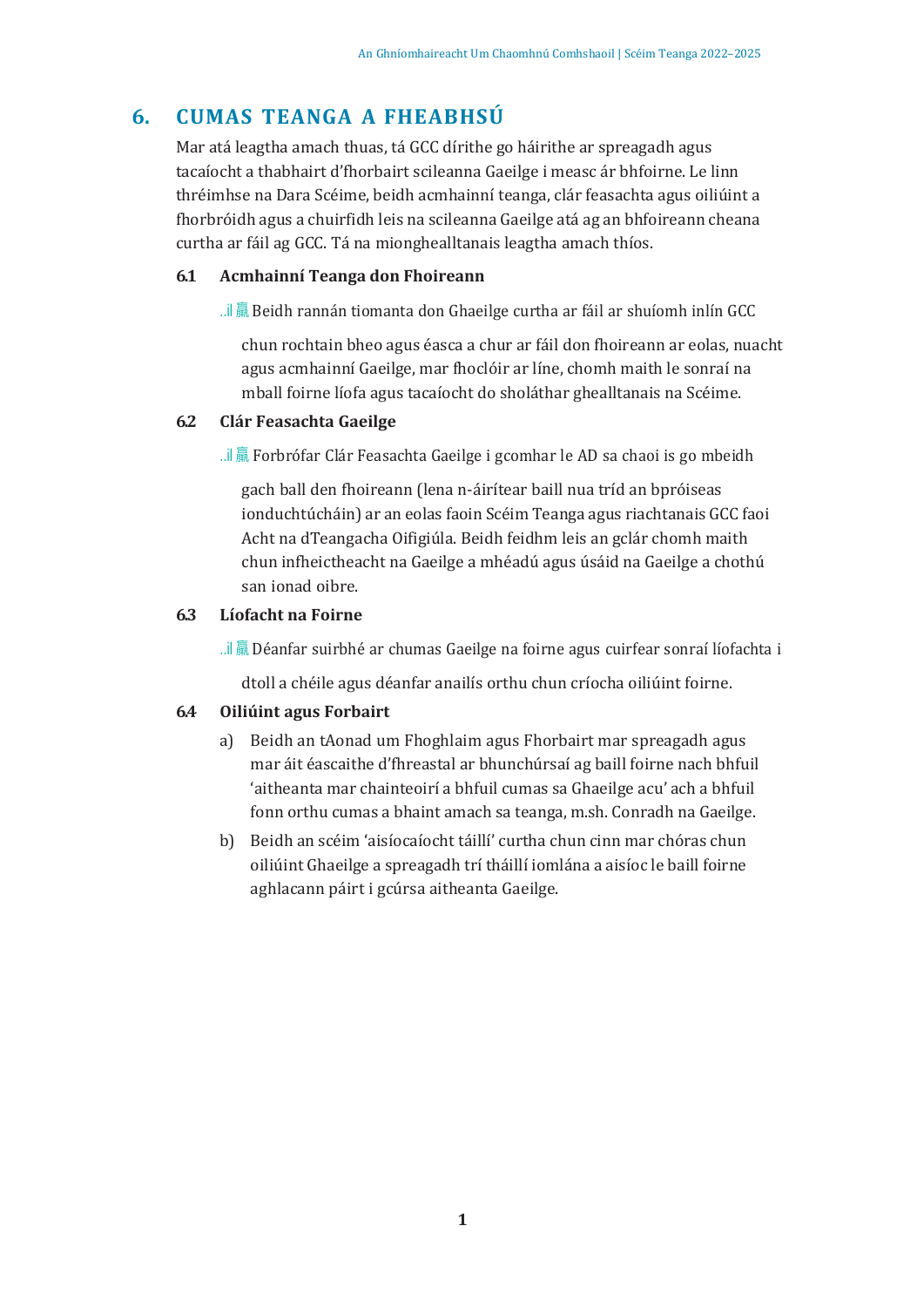### **7. MONITORING AND REVIEW**

### **7.1 Official Language Compliance Officer**

..i A Compliance Officer will assess progress and report on the commitments contained in this Second Scheme.

### **7.2 Reporting**

..i Information on implementation of this Second Scheme will be posted on the EPA's website and published in the EPA's annual report. This information will also be publicised in the media, including on social media.

### **8. PUBLICISING OF AGREED SCHEME**

The contents of this Second Scheme will be publicised by means of:

- ... i publication of the Scheme on the EPA's website at www.epa.ie;
- ..i the issuing of a press release and notification on EPA's social media;
- ..i circulation of the Scheme to Oifig Choimisinéir na dTeangacha Oifigiúla and to the organisations that made submissions to the EPA during the public consultation process;
- ..i circulation to all EPA staff, along with details of requirements for implementation.